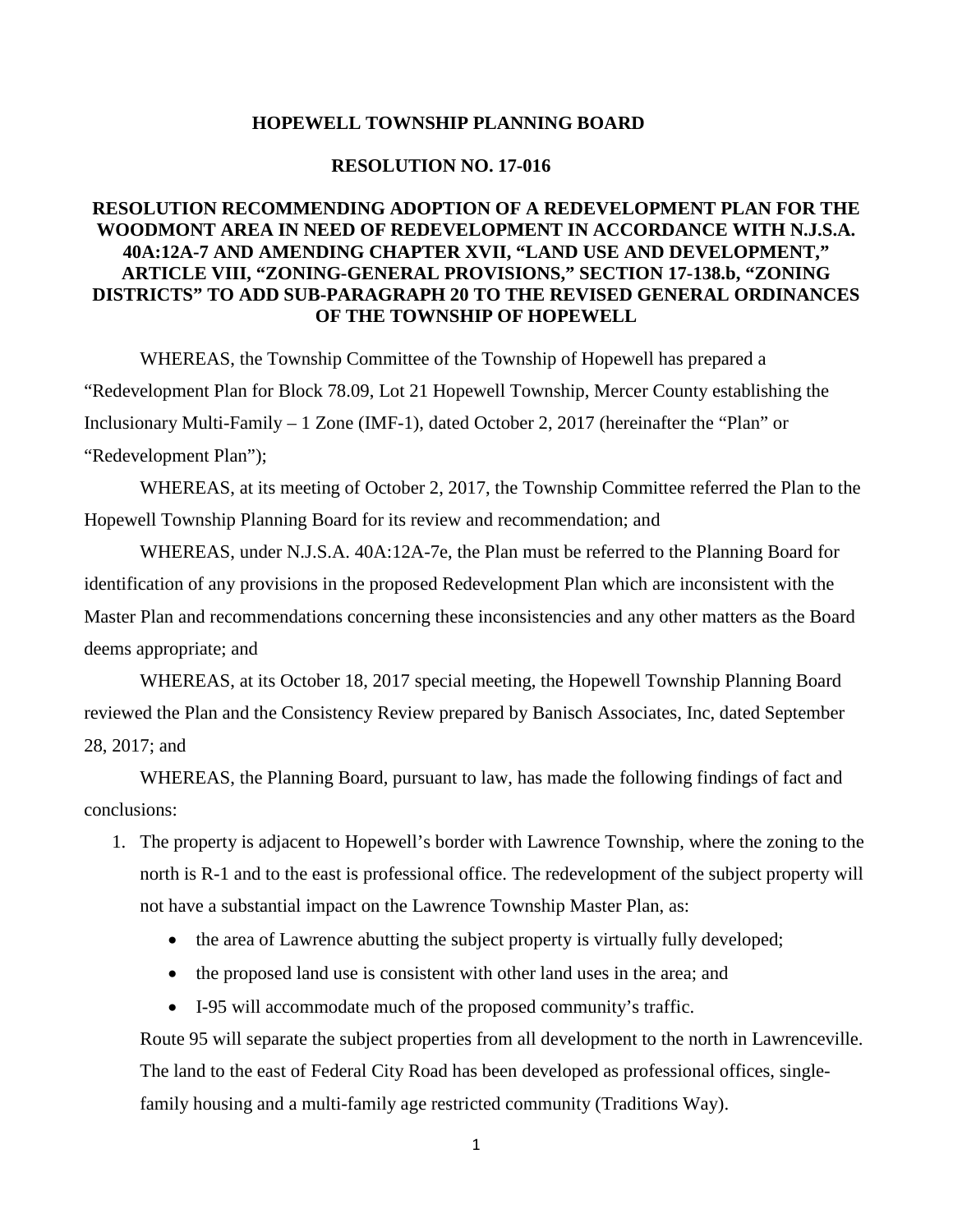- 2. Despite the fact that the proposal advances the intent of the Hopewell Township Master Plan, the specific proposal to construct a neighborhood of multi-family apartments within the single family residential (R-100) zone is not consistent with the single family land uses programmed for this site in the Land Use Plan.
- 3. The Historic Preservation Plan lists the dwelling on the property among the identified historic resources in the Township on the Table entitled "Historic Properties Listed in the New Jersey and National Registers of Historic Places, or with State Historic Preservation Officer [SHPO] Opinions of Eligibility for Listing in the National Register" with the following reference: "House [Hunt/Fitzpatrick House] 87 Federal City Road Block 78.09, Lot 21 SHPO opinion 6/23/1982". The 1982 SHPO opinion means the building has been found to be eligible for listing on the State and National Registers of Historic Places. The proposal removal of the existing dwelling on the site is inconsistent with the 2002 Master Plan objectives regarding historic resources, which include the following:

#### Historic and Cultural Resources

- To safeguard the heritage of the Township by preserving those resources that have historic, archaeological, scenic, social, cultural, economic and architectural significance, based on national, state and local importance and criteria.
- To discourage encroachment on historic structures and sites by uses and buildings that are incompatible or detract in design.
- To encourage the preservation, rehabilitation or adaptive reuse of historic buildings and structures that protects their architectural integrity and preserves their context within the historic landscape.

4. While these inconsistencies are not insignificant, the Ordinance and Redevelopment Plan are consistent with the following basic principles of the 2002 Master Plan and its goals and objectives:

A. The rezoning of this site will expand and diversify the local housing stock and will assist low and moderate income households in finding decent, safe, affordable housing which is consistent with the Master Plan goal to provide a variety of housing and a balance of opportunities to live, work and play in safe and attractive surroundings.

B. The subject property is located adjacent to an interchange to I-95, which permits access to and from Route 95 northbound. Therefore, the redevelopment of the subject property is consistent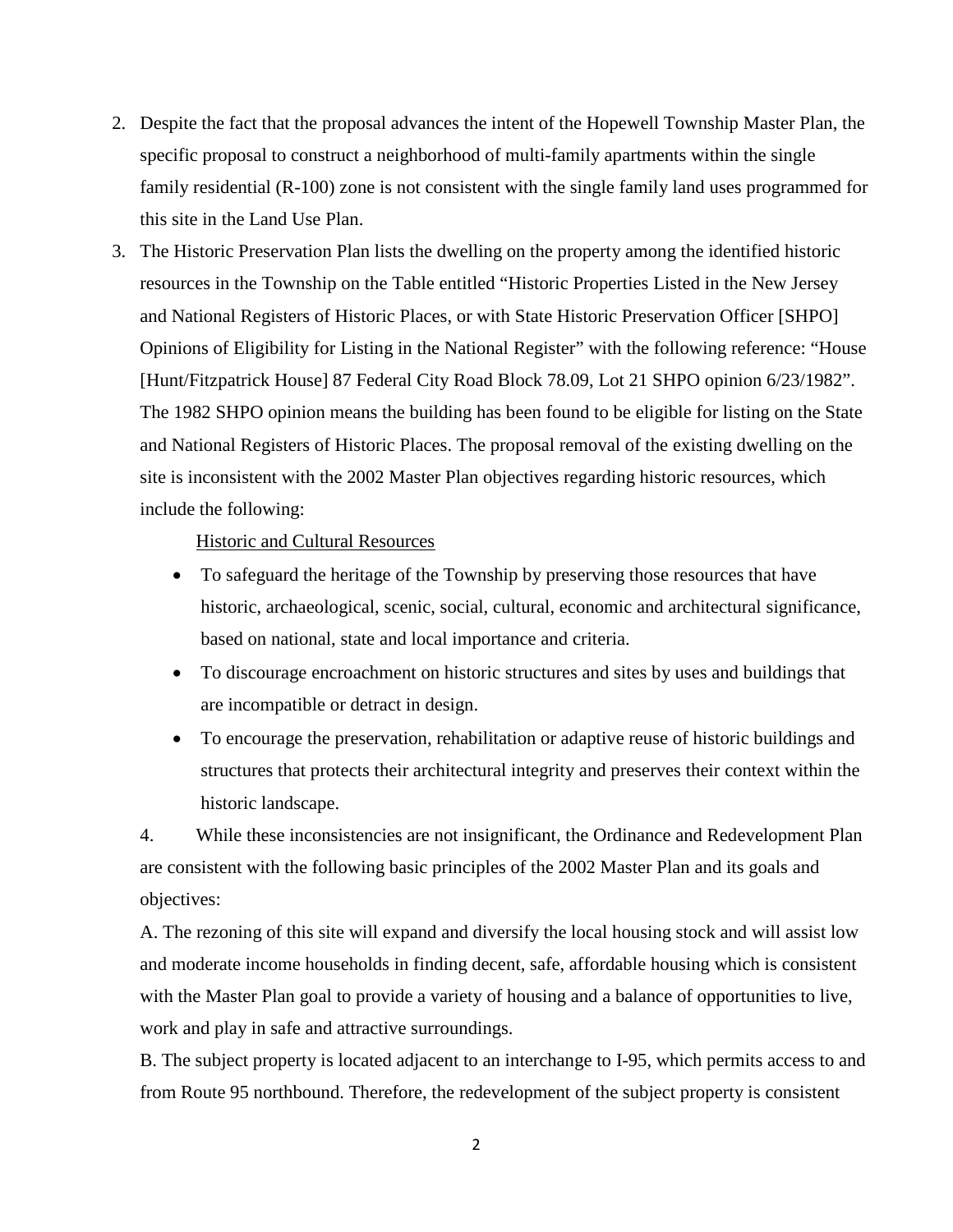with the Master Plan goal to provide an efficient use of the existing highway system and allow people to travel to and from the north without impacting local rural roads.

C. The subject property is not actively farmed and is not in the valley and mountain areas where preservation is a priority for the Township.

D. The subject property has been developed with a single family dwelling, a former nursery and a large cell tower installation and is adjacent to I-95. The decision to direct higher density housing development to the site may alleviate some development pressure in other areas of the Township that are more rural in character, thus preserving the Master Plan goal and objective to protect the rural character and unique sense of place of the Township.

E. Pursuant to the settlement agreement between Hopewell Township and the Fair Share Housing Center (FSHC), the subject property will be an integral part of the Township's response to its affordable housing obligation, thus promoting the goals and objectives of the Master Plan through the incorporation of local policies and strategies that respond to the basic premises, intent and purposes of the State Development and Redevelopment Plan (SDRP) and the Mercer County Master Plan.

F. The SDRP locates the site in Planning Area 2, a location where infrastructure is planned and growth is encouraged. The site is particularly appropriate for higher density housing due to its immediate access to I-95 as well as the ability to provide public water and sewer to the site (located within ELSA sewer service area), which is consistent with the Master Plan goal and objective to continue and expand upon land use policies that promote controlled development at suitable locations and appropriate intensities.

G. The proposed Ordinance addresses the reality that household sizes have been steadily decreasing while there has been an increase in the percentage of older households. The demographic trends indicate that virtually all of New Jersey's growth over the next 20 years will be in smaller households that are under 35 and over 55. These are households that tend to rent. This rationale is consistent with the Master Plan goal to provide for a variety of housing types which respond to the needs of households of varying size, age and income.

H. The redevelopment of the subject property is an integral part of the settlement to address the Township's 1999-2025 fair share which is consistent with the Master Plan goal to promote and support the development and redevelopment of affordable housing.

3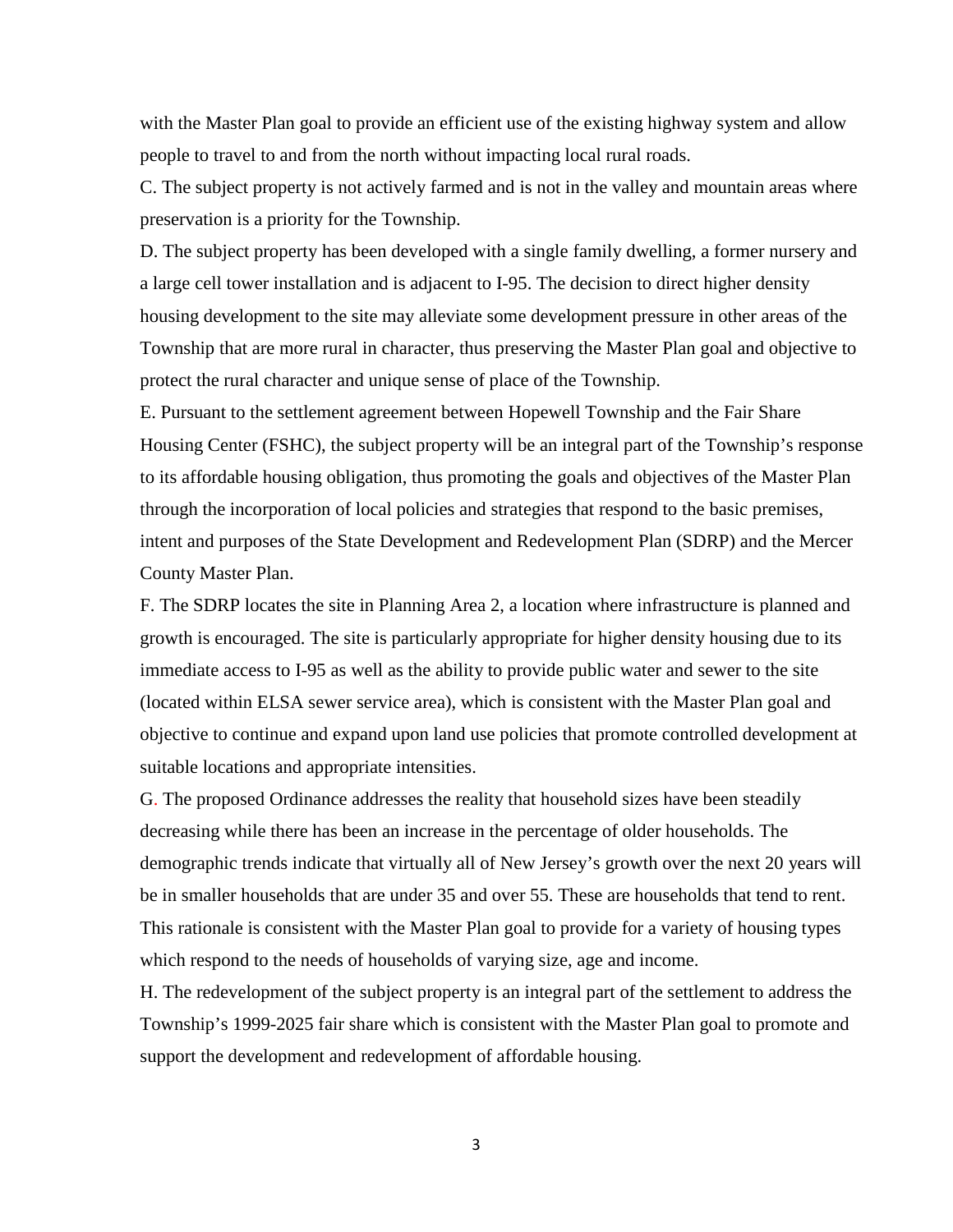I. The subject property lies within the ELSA sewer service area; the IMF-1 zone provides an opportunity to expand the range and diversity of Hopewell's housing supply and is consistent with the Master Plan goal and objective to provide a range of housing opportunities within the Township with densities and lot sizes that respond to the capabilities and limitations of natural systems and available infrastructure.

J. The subject property is consistent with the Master Plan goal to establish transportation policies and programs that improve connections among housing, employment and commercial uses in that the housing has a direct access to employment and commercial opportunities through its location at I-95's interchange. Pedestrian and bicycle circulation systems will be incorporated in the design to connect open space and common areas.

K. The use of the subject property as a higher density affordable housing site will limit traffic on rural roads because of its direct access to I-95, thus controlling development in rural areas so that traffic will not exceed the capacity of the existing rural road network.

WHEREAS, notwithstanding any inconsistency noted above, at the conclusion of the hearing, the Board took action and voted to recommend to the Township Committee that the Plan be adopted.

NOW, THEREFORE, BE IT RESOLVED on this 18th day of October, 2017, by the Planning Board of the Township of Hopewell, County of Mercer, New Jersey, that the Planning Board recommend that the Plan identified in Exhibit A as "A Redevelopment Plan for Block 78.09, Lot 21, Hopewell Township, Mercer County establishing the Inclusionary Multi-Family – 1 Zone (IMF-1) dated October 2, 2017, prepared by the Hopewell Township Committee with assistance from Banisch Associates, Inc, a copy of which is attached hereto as Exhibit A, be adopted by the Township Committee.

NOW, THEREFORE, BE IT FURTHER RESOLVED that the Planning Board hereby directs the Assistant Secretary to forward this Resolution to the Township Clerk for Township Committee consideration.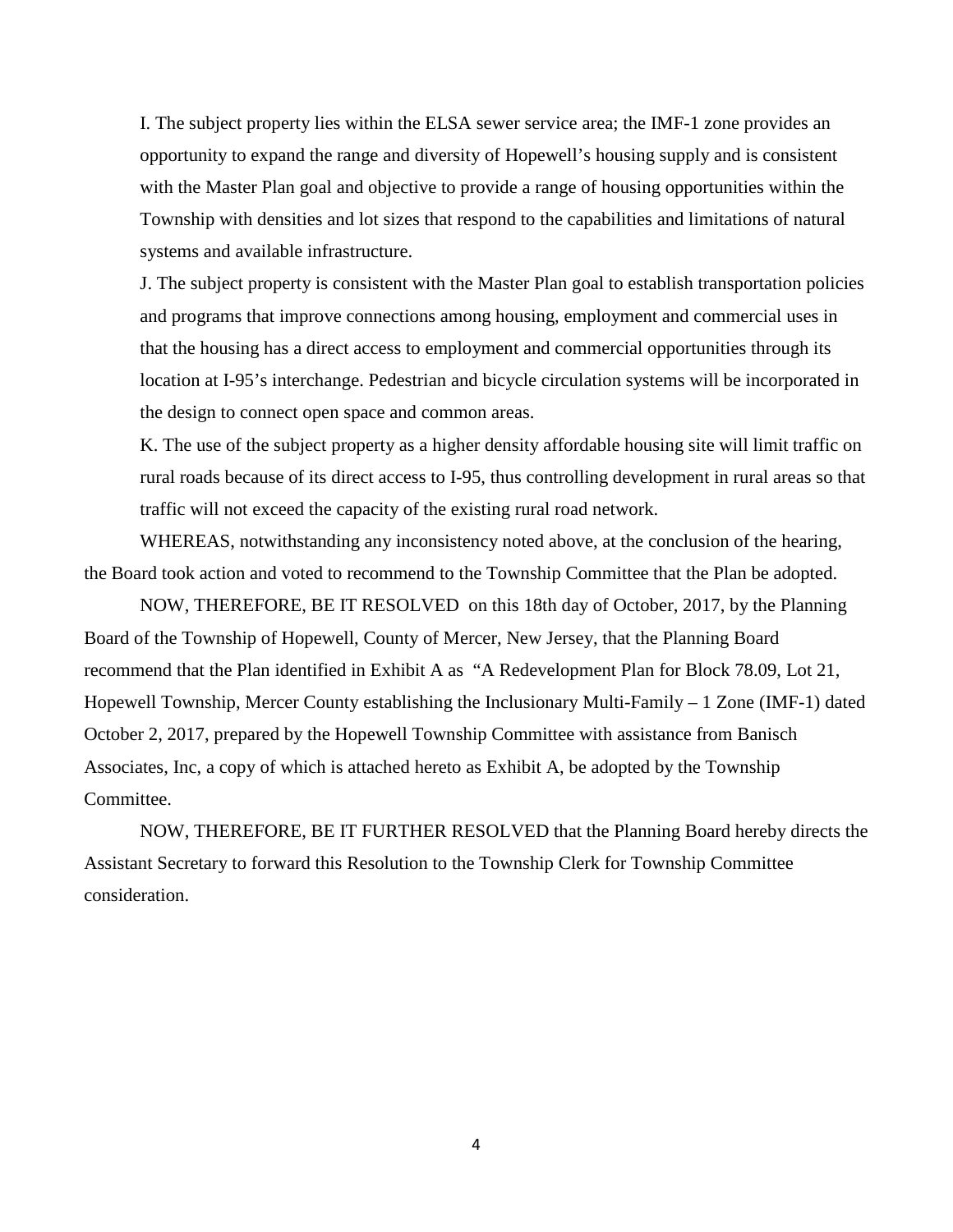### VOTE ON THE MEMORIALIZATION – October 18, 2017

| $Yes - 5$  | $No - 1$       | Absent -<br>$\overline{4}$ | Abstain - 0     | Not Voting $-0$ |
|------------|----------------|----------------------------|-----------------|-----------------|
| Belmont:   | Yes            |                            | Murphy:         | Yes             |
| Blake:     | Absent         |                            | Parker:         | Yes             |
| Clarke:    | N <sub>0</sub> |                            | Swanson:        | Yes             |
| Kiss:      | Absent         |                            | Khare:          | Absent          |
| Kuchinski: | Absent         |                            | Peters-Manning: | Yes             |

### **CERTIFICATION**

I hereby CERTIFY that the foregoing is a true copy of a Resolution adopted by the Hopewell Township Planning Board at a duly advertised meeting held on October 18, 2017, at which a quorum was present.

Cinda Barbier

Linda Barbieri Assistant Secretary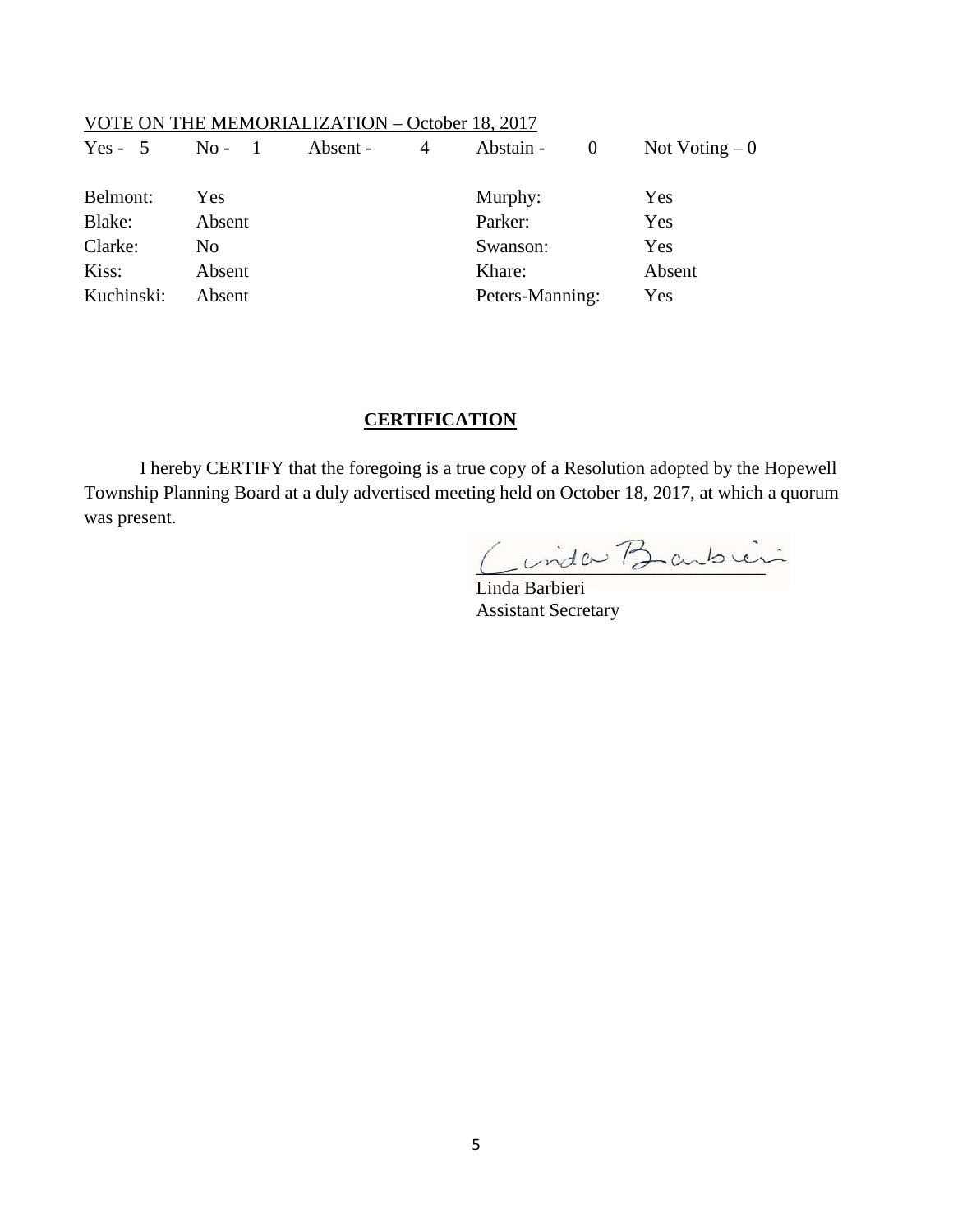# **Redevelopment Plan**

for

**Block 78.09, Lot 21**

Hopewell Township Mercer County

establishing the

## *Inclusionary Multi-Family – 1 Zone (IMF-1)*

**September 2017October 2, 2017**

Prepared by: Hopewell Township Committee With Assistance from: Banisch Associates, Inc.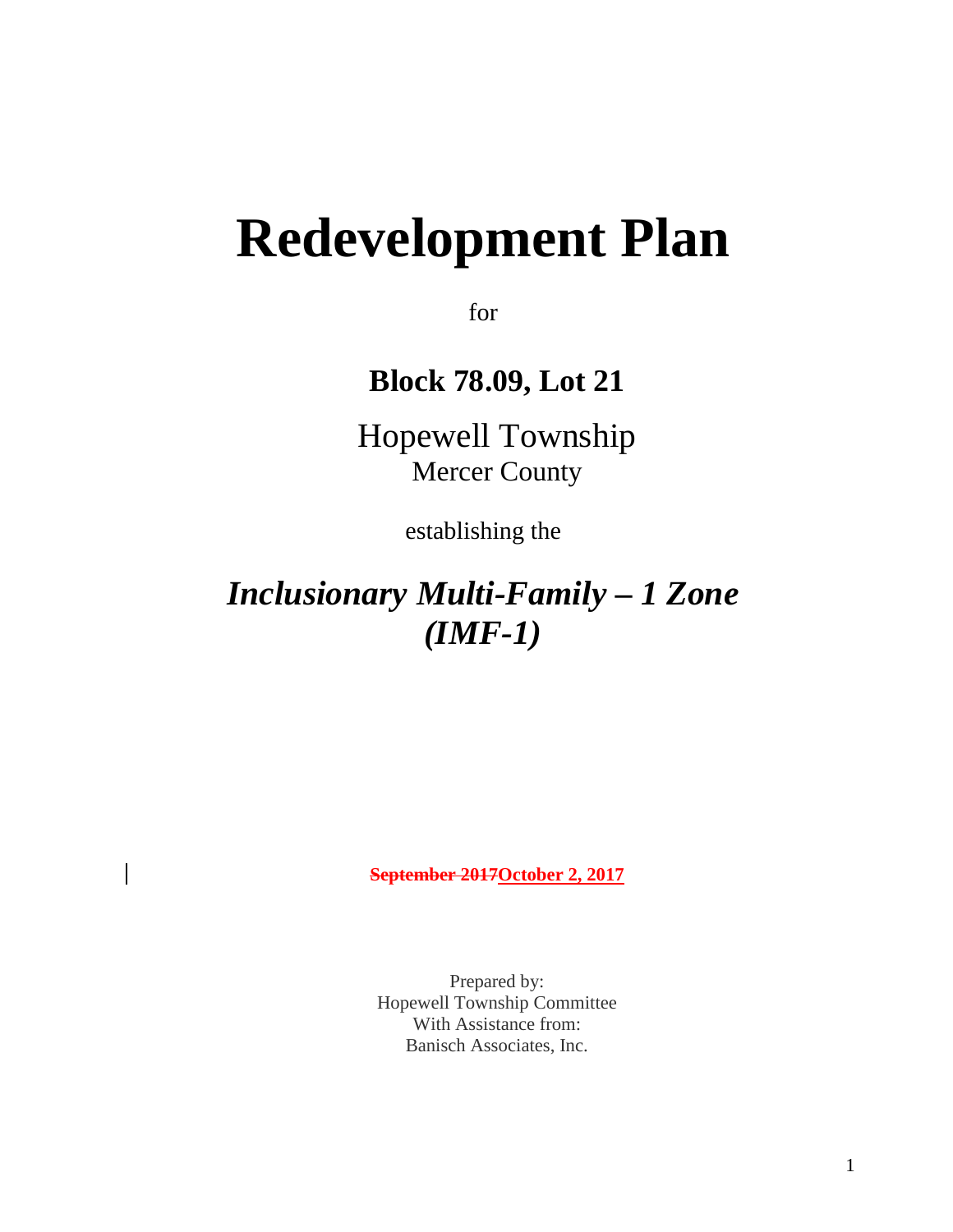### **Table of Contents**

| 1. |     |                                                                      |  |
|----|-----|----------------------------------------------------------------------|--|
|    | 1.1 |                                                                      |  |
|    | 1.2 |                                                                      |  |
|    | 1.3 |                                                                      |  |
|    | 1.4 |                                                                      |  |
| 2. |     |                                                                      |  |
|    | 2.1 |                                                                      |  |
|    | 2.2 |                                                                      |  |
|    | 2.3 |                                                                      |  |
|    | 2.4 | REDEVELOPMENT PLAN'S RELATIONSHIP TO HOPEWELL TOWNSHIP MASTER PLAN 7 |  |
|    |     |                                                                      |  |
|    | 3.1 |                                                                      |  |
|    | 3.2 |                                                                      |  |
|    | 3.3 | VERY LOW, LOW AND MODERATE INCOME HOUSING REQUIREMENTS 12            |  |
|    | 3.4 |                                                                      |  |
|    | 3.5 |                                                                      |  |
|    | 3.6 |                                                                      |  |
| 4. |     |                                                                      |  |
|    | 4.1 |                                                                      |  |
|    | 4.2 |                                                                      |  |
|    | 4.3 |                                                                      |  |
|    | 4.4 |                                                                      |  |
|    |     |                                                                      |  |
|    | 5.1 |                                                                      |  |
|    | 5.2 |                                                                      |  |
|    | 5.3 | RELATIONSHIP TO STATE DEVELOPMENT AND REDEVELOPMENT PLAN 16          |  |
| 6. |     |                                                                      |  |
|    | 6.1 | AMENDMENT TO ZONING MAP AND LAND DEVELOPMENT ORDINANCE 16            |  |
|    | 6.2 |                                                                      |  |
|    | 6.3 |                                                                      |  |
|    | 6.4 |                                                                      |  |
|    | 6.5 |                                                                      |  |
|    | 6.6 |                                                                      |  |
|    | 6.7 |                                                                      |  |
|    | 6.8 |                                                                      |  |
|    | 6.9 |                                                                      |  |
|    |     |                                                                      |  |
|    | 7.1 |                                                                      |  |
|    | 7.2 |                                                                      |  |
|    |     |                                                                      |  |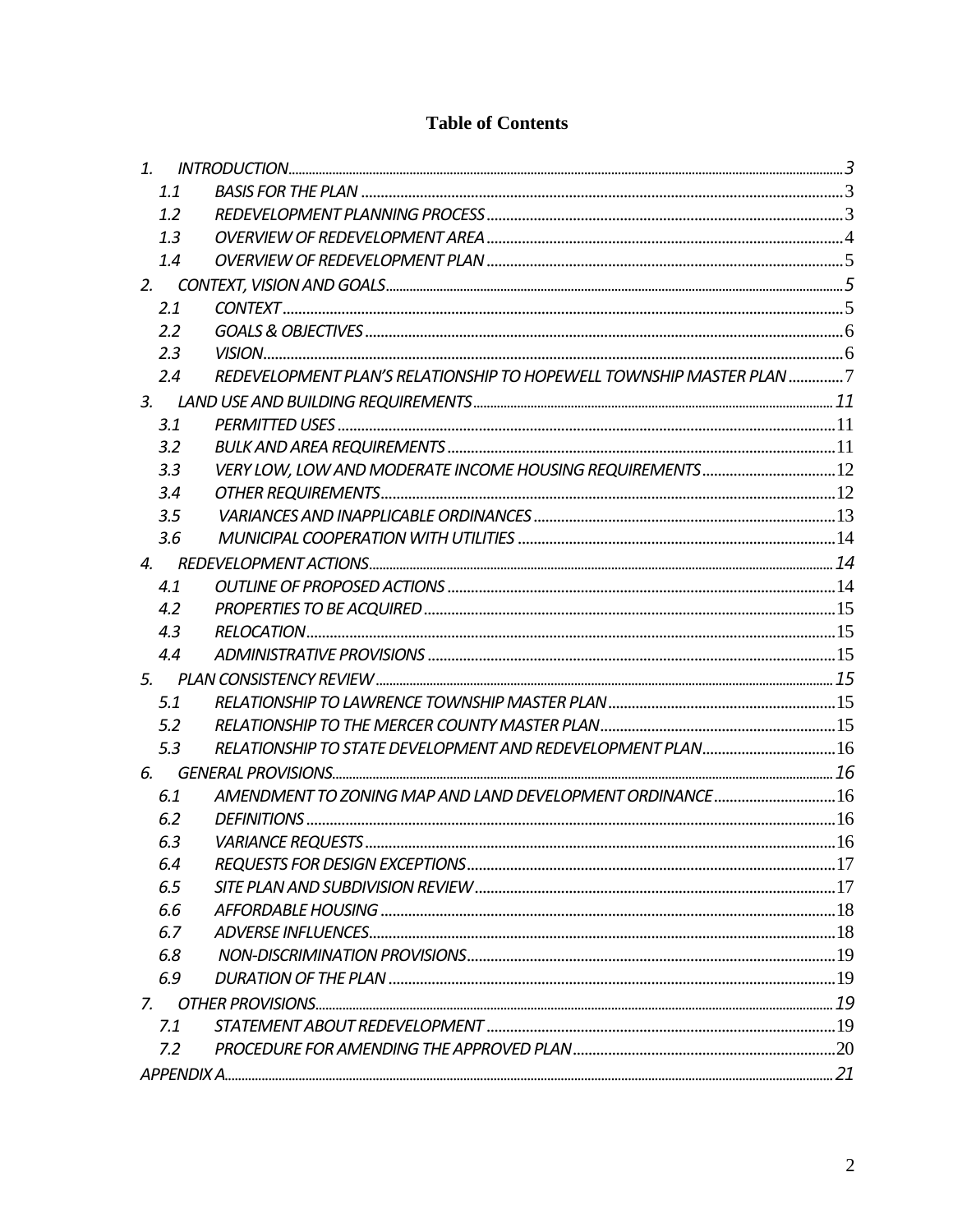### <span id="page-7-0"></span>1. INTRODUCTION

### <span id="page-7-1"></span>*1.1 BASIS FOR THE PLAN*

This Redevelopment Plan has been prepared pursuant to New Jersey's Local Redevelopment and Housing Law (LRHL) for Lot 21 in Block 78.09 ("Redevelopment Area"), located at Federal City Road, adjoining I-95.in southern Hopewell (see Figure 1 – Aerial Photo of Redevelopment Area).

The property consists of approximately 22 acres. With the exception of a small triangular area along Federal City Road that lies in Lawrence Township, the property is located in the southeastern corner of Hopewell Township.<sup>[1](#page-7-3)</sup> The property is zoned for single-family detached homes, but its location - adjoining an access ramp to Interstate 95 - makes it a less attractive location for single-family detached homes.

The site has been included as a compliance site in a settlement agreement with Fair Share Housing Center (FSHC) and is an integral part of the Township's plan to address its 1999 – 2025 housing obligation. A settlement agreement with Woodmont Properties, L.L.C (Woodmont) provides for the development of this property with a neighborhood of 300 rental units, of which at least 48 (16%) will be affordable to very low, low and moderate income households.

Hopewell Township Committee Resolution No. 17-172, directed the Hopewell Township Planning Board to determine if the subject property qualified as a non-condemnation area in need of redevelopment. The Planning Board recommended that the site be determined an area in need of redevelopment, pursuant to a July 2017 Preliminary Investigation Report. This Redevelopment Plan has been prepared at the direction of the Hopewell Township Committee.

### <span id="page-7-2"></span>*1.2 REDEVELOPMENT PLANNING PROCESS*

The LRHL details the process that a municipality must follow to utilize the State's redevelopment powers. The adoption of a redevelopment plan is a precondition for the use of these powers, which permit municipalities to plan and zone in a manner that can remedy the blighting effects of underperforming, outdated or obsolete land uses and structures.

After adoption of a redevelopment plan, the municipality may:

• Negotiate and collect revenues from a redeveloper to defray the costs of the redevelopment entity

<span id="page-7-3"></span> $1$  For purposes of this Plan, the term "property" shall refer to the portion within Hopewell Township only.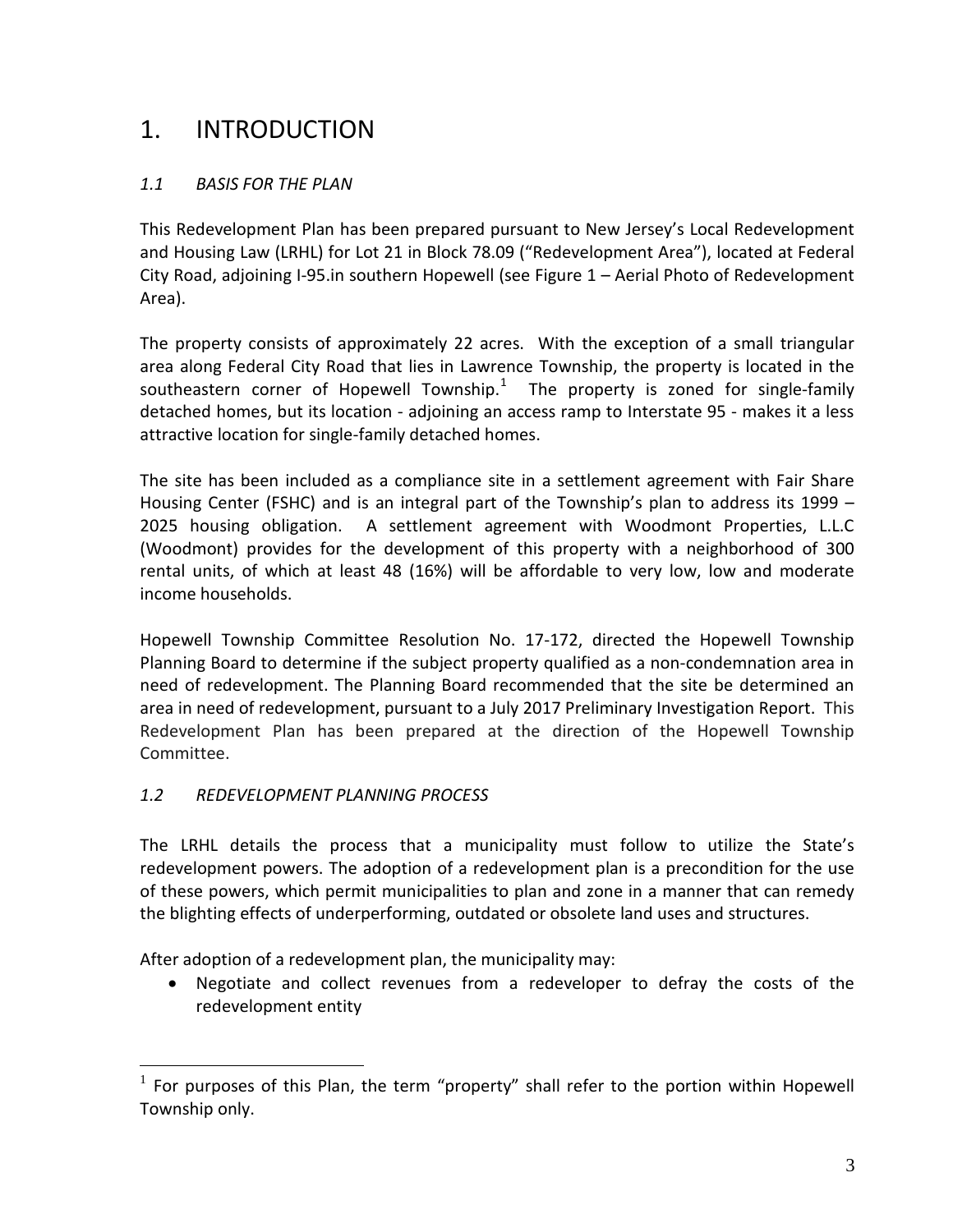- Clear any area owned or acquired and install, construct or reconstruct public infrastructure essential to the preparation of sites for use in accordance with the redevelopment plan.
- Contract for professional services.
- Contract with public agencies or redevelopers for the undertaking of any project or redevelopment work.
- Lease or convey property or improvements to any party without public bidding.

According to the Local Redevelopment and Housing Law (NJSA 40A: 12A-1, et seq.), the Redevelopment Plan shall include an outline for the planning, development, redevelopment or rehabilitation of the project area sufficient to indicate:

> 1. Its relationship to definitive local objectives, including appropriate land uses, density of population and improved traffic and public transportation, public utilities, recreational and community facilities and other public improvements;

> 2. Proposed land uses and building requirements;

> 3. Adequate provision for the temporary and permanent



1. Governing Body by resolution directs the Planning Board to undertake a preliminary investigation of whether an area meets redevelopment criteria and to conduct a public hearing

2. Planning Board examines the study area and maps the boundaries of proposed redevelopment area(s) along with the basis for the investigation

3. Planning Board sets a date for a public hearing and gives public notice describing the boundaries of the area, and where the map is available for public inspection

4. Planning Board completes the public hearing and recommends to governing body whether to designate all or part of study area as an area in need of redevelopment

5. Governing Body, if in agreement with Planning Board recommendation. adopts a binding resolution designating all or part of a proposed area as a redevelopment area

6. Governing Body authorizes preparation of a redevelopment plan

7. Planning Board reviews the redevelopment plan for consistency with Master Plan

**8 Governing Body** holds a public hearing and adopts the Redevelopment Plan by Ordinance

4. Identification of properties to be acquired, if any; 5. Any significant relationship of the Redevelopment Plan to the Master Plans of

relocation, as necessary, of residents in the project area;

contiguous municipalities, the County and the State Development and Redevelopment Plan;

6. Enumeration of deed-restricted affordable units in the redevelopment area and their disposition.

### <span id="page-8-0"></span>*1.3 OVERVIEW OF REDEVELOPMENT AREA*

Hopewell Township occupies the northwest corner of Mercer County, and is afforded advantageous regional highway access via I-95, which straddles the Township's southern boundary. Figure 2 illustrates the land use character on and immediately adjoining the Redevelopment Area in Hopewell Township, which includes a mixture of religious and educational uses, as well as the residential and commercial/office uses across Federal City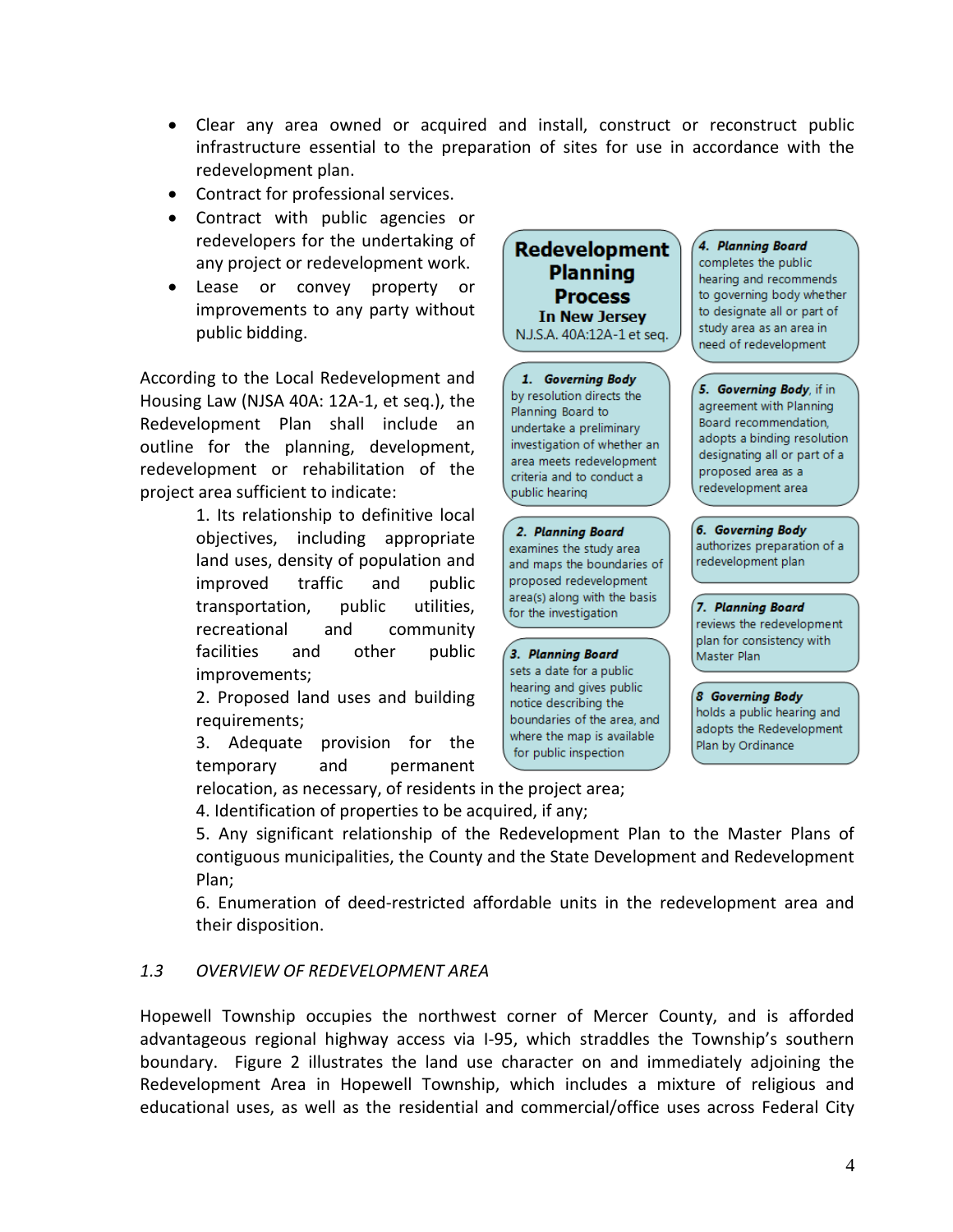Road in Lawrence Township. Major transportation infrastructure, in the form of I-95, which borders the parcel on the north, provides direct regional access to the Interstate highway network. While State data misclassifies the church to the south of the site on Figure 2, Figure 3 – Property Tax Class – clarifies that it is indeed a church.

The 22-acre subject property is occupied by one single-family dwelling and several accessory buildings. The accessory buildings include several storage buildings and a discontinued garden center and farm market. While the property is mostly developable upland, NJDEP mapping indicates the presence of wetlands along the westerly edge of the property, as seen on Figure 2.

A portion of the site is used by a landscaping business for storage of mulch, landscape materials and equipment. A cellular tower is also located on the site adjacent to I-95. The accessory buildings are in marginal to poor condition, except for the 4-bay garage behind the former garden center, which is in good condition.

The property's location adjacent to I-95 and resulting highway noise make it less desirable for single family residential development, as currently permitted, but access to I-95 makes it an attractive rental location.

### <span id="page-9-0"></span>*1.4 OVERVIEW OF REDEVELOPMENT PLAN*

This Redevelopment Plan, which creates an inclusionary multi-family residential zone, advances local community planning objectives related to the provision of affordable housing as part of a balanced housing plan. The inclusionary development serves as a transitional use that will blend well in the community context, and will create high quality rental housing opportunities that are in short supply in Hopewell Township. The redevelopment area's advantageous location will provide the residents with regional access advantages.

### <span id="page-9-1"></span>2. CONTEXT, VISION AND GOALS

### <span id="page-9-2"></span>*2.1 CONTEXT*

The 2009 Hopewell Township Land Use Plan, which echoes the goals, objectives and policies of the 2002 Hopewell Township Master Plan, includes the property within the R-100 Zone. When public water and sewer are available, the R-100 permits single-family homes on lot sizes as small as [2](#page-9-3)0,000 square feet<sup>2</sup>. At the time of adoption of the 2002 Master Plan and the 2009 Land Use Plan, Hopewell Township had no reliable guidance regarding its post 1999 affordable housing obligation. Nonetheless, Hopewell Township's continuing efforts to address its post 1999 constitutional fair share obligation resulted in 149 post-1999 affordable units and credits.

<span id="page-9-3"></span> $2$  The ordinance permits a cluster provision on 7,000 square foot lots.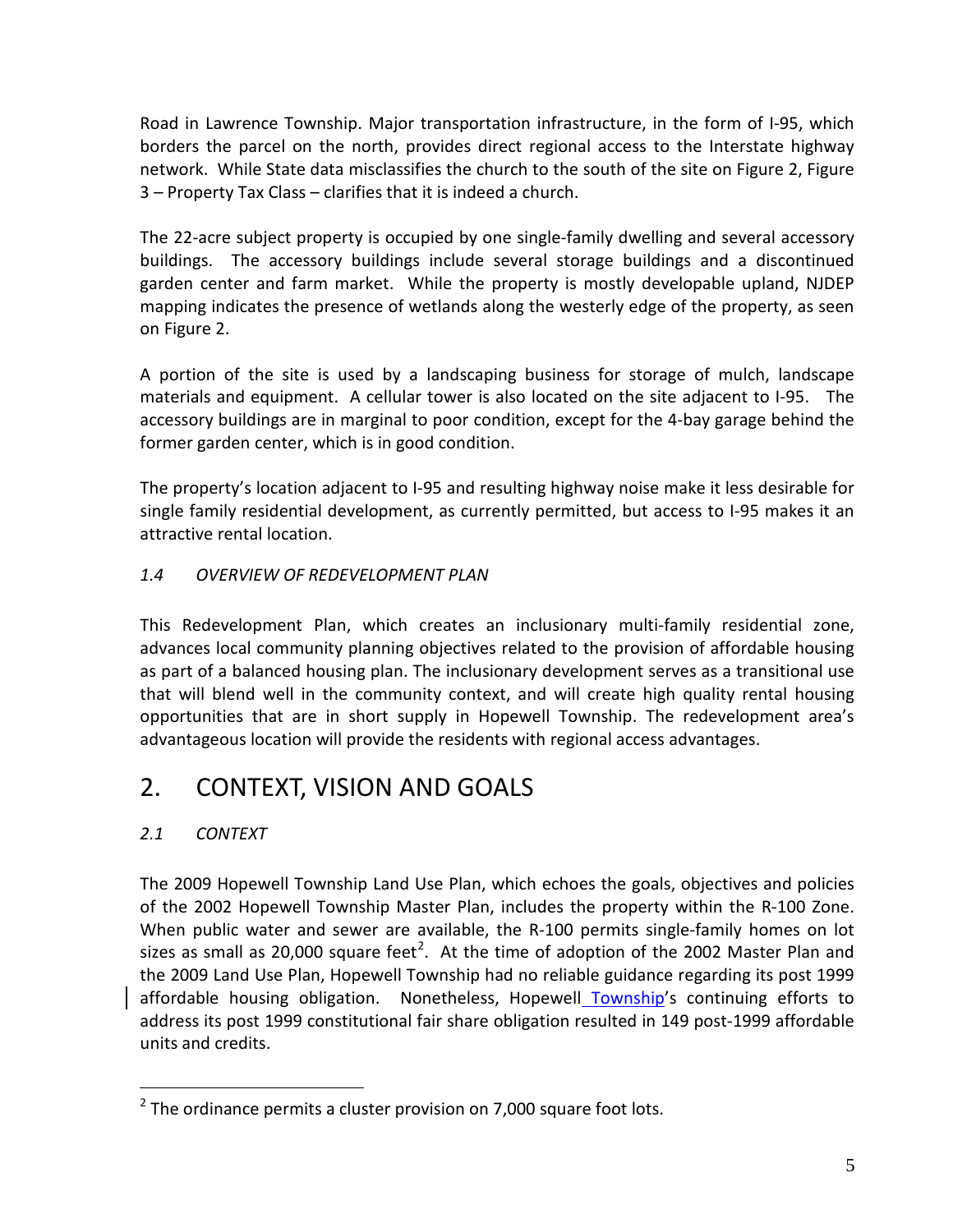The Township has recently received Court approval to address a 1999–2025 affordable housing obligation of 1,141 low- and moderate-income housing units and, after substantial deliberation, has determined that the subject property is an appropriate site to permit higherdensity inclusionary development.

The property is well-situated to provide for inclusionary residential development, having sufficient developable land to accommodate the development, all necessary infrastructure and advantageous regional highway access. The site is also well situated to create an education-focused community, with two (2) institutions of higher learning (The College of New Jersey and Rider University) within a 1.5 mile radius and with ready pedestrian and bicycle access to the adjoining Mercer County Technical School. Improved connectivity will be provided in the form of sidewalks along Federal City Road and walking paths within the new neighborhood.

This Plan establishes the vision for redevelopment of the property and identifies opportunities and constraints specific to the site. It also identifies the intended future uses, their arrangement and design and method of implementation of the plan.

### <span id="page-10-0"></span>*2.2 GOALS & OBJECTIVES*

This Redevelopment Plan is a key component of Hopewell Township's comprehensive strategy to address its affordable housing obligation. This Plan aims to:

- Aid Hopewell Township in addressing its affordable housing obligation (1999-2025) through creation of a planned neighborhood of higher-density inclusionary housing at the site (IMF-1)
- Advance Hopewell's long-standing goal to provide a wider variety of housing types within the Township
- Guide redevelopment on the property to ensure that the new housing opportunities created will be desirable and marketable
- Present development standards that will protect the character of surrounding areas of Hopewell Township
- Encourage aesthetically pleasing architectural design, layout and finishes
- Lay out a vision for redevelopment that incorporates strategies to create a "sense of place" at the property
- Examine planning documents from surrounding municipalities, Mercer County and NJ SDRP for consistency

### <span id="page-10-1"></span>*2.3 VISION*

The "bookend generations" – Baby-boomers and Millennials – are increasingly demanding alternatives to single family dwellings on individual lots. Taking advantage of direct access to I-95 and surrounding regional employment, shopping and recreational opportunities, the IMF-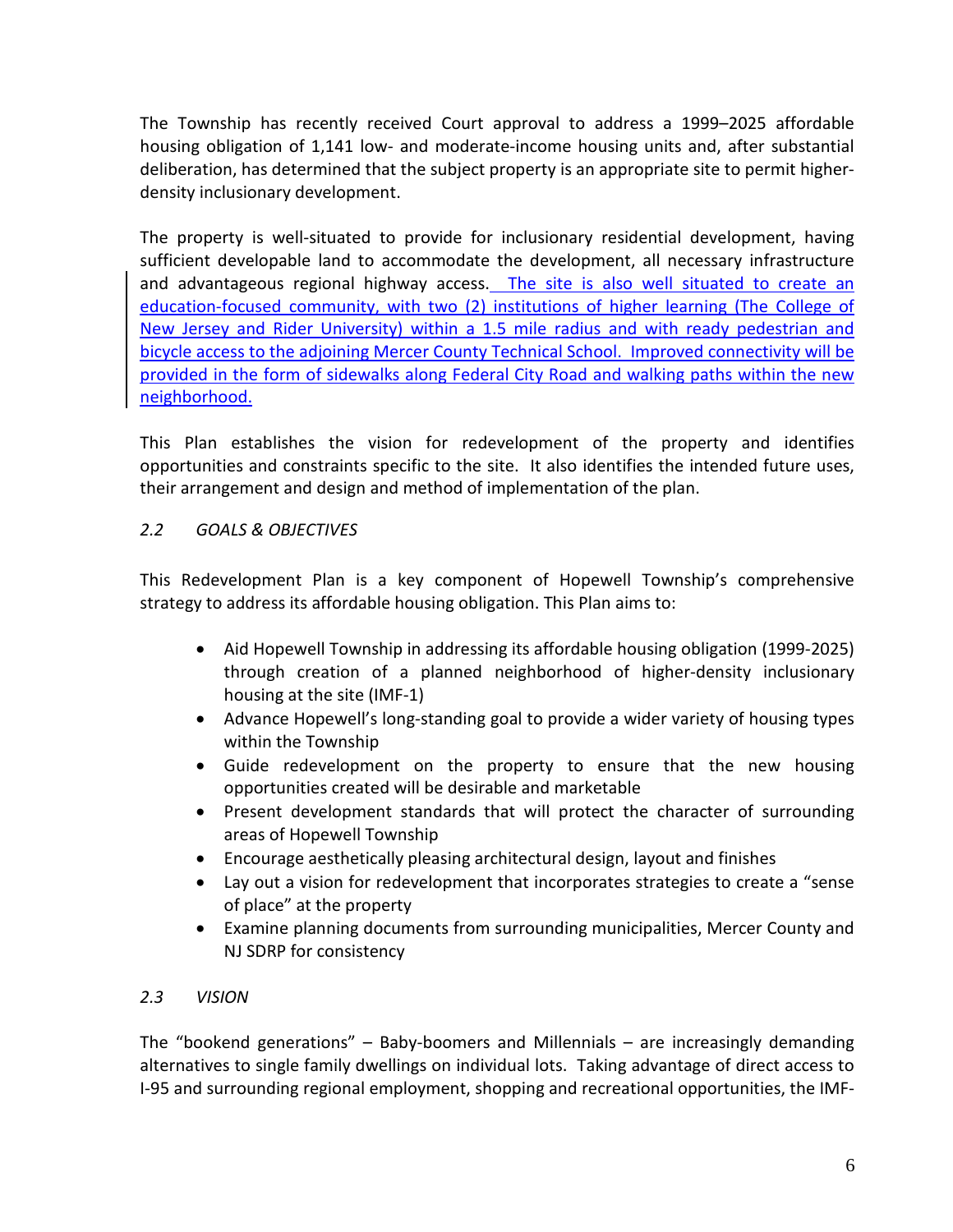1 zone will provide multiple family housing that appeals to households of varying sizes, ages, and income levels.

This new neighborhood of aesthetically pleasing, low-maintenance, apartments and townhouses will promote an active lifestyle and will address the housing needs of millennials, aging baby boomers, high-level professionals and young families looking to make Hopewell Township their home. Amenities will include recreation facilities, including clubhouse, tot lot, walkways and bike paths. These units will also bring residents who come to the Township looking for its many attributes and later choose to buy a home here.

The units will be arranged to maximize connectivity and echo a traditional neighborhood design, with a central green that is well-defined by use of "street walls." Amenities including recreational buildings, clubhouses, tot lots, barbeque patios and other common areas will be connected with pathways to promote walking and bicycling on site.

Adaptive reuse should be explored for the Hunt/Fitzpatrick House, one of only 41 properties in the Township listed on or eligible for listing on the National Register of Historic Places. The Historic Preservation Plan cites that the home's eligibility for listing on the National Register according to the State Historic Preservation Office (SHPO opinion 6/23/1982). The Historic Preservation Plan seeks to safeguard our heritage and foster civic pride in the history and architecture of Hopewell Township, in part by "managing change to historic landmarks and historic districts by *encouraging sensitive alteration and/or new construction".* Redeveloper shall make the Hunt House available for relocation to any preservation group approved by the Township. The timing of the relocation shall be at Redeveloper's direction so as to not delay development and the cost of relocation shall be borne by the group moving the structure."If in situ adaptive reuse for residential, clubhouse or other amenity space cannot be accomplished, relocation of the Hunt/Fitzpatrick House to another portion of the site or another site should be strongly encouraged.

With a focus on design that promotes the health, happiness and wellbeing of residents, the IMF-1 zone puts a special emphasis on human-scale streetscape elements (such as benches and streetlights) and landscaping that incorporates native plants, trees and shrubs.

### <span id="page-11-0"></span>*2.4 REDEVELOPMENT PLAN'S RELATIONSHIP TO HOPEWELL TOWNSHIP MASTER PLAN*

Hopewell Township has spent the past several years examining opportunities for affordable housing to address its constitutional fair share obligation. Primary among the Township's objectives has been the identification of realistic opportunities for the creation of affordable housing. Block 78.09, Lot 21 has been found to provide such opportunity through inclusionary residential development.

This Redevelopment Plan is consistent with the following basic principles of the 2002 Master Plan and its goals and objectives: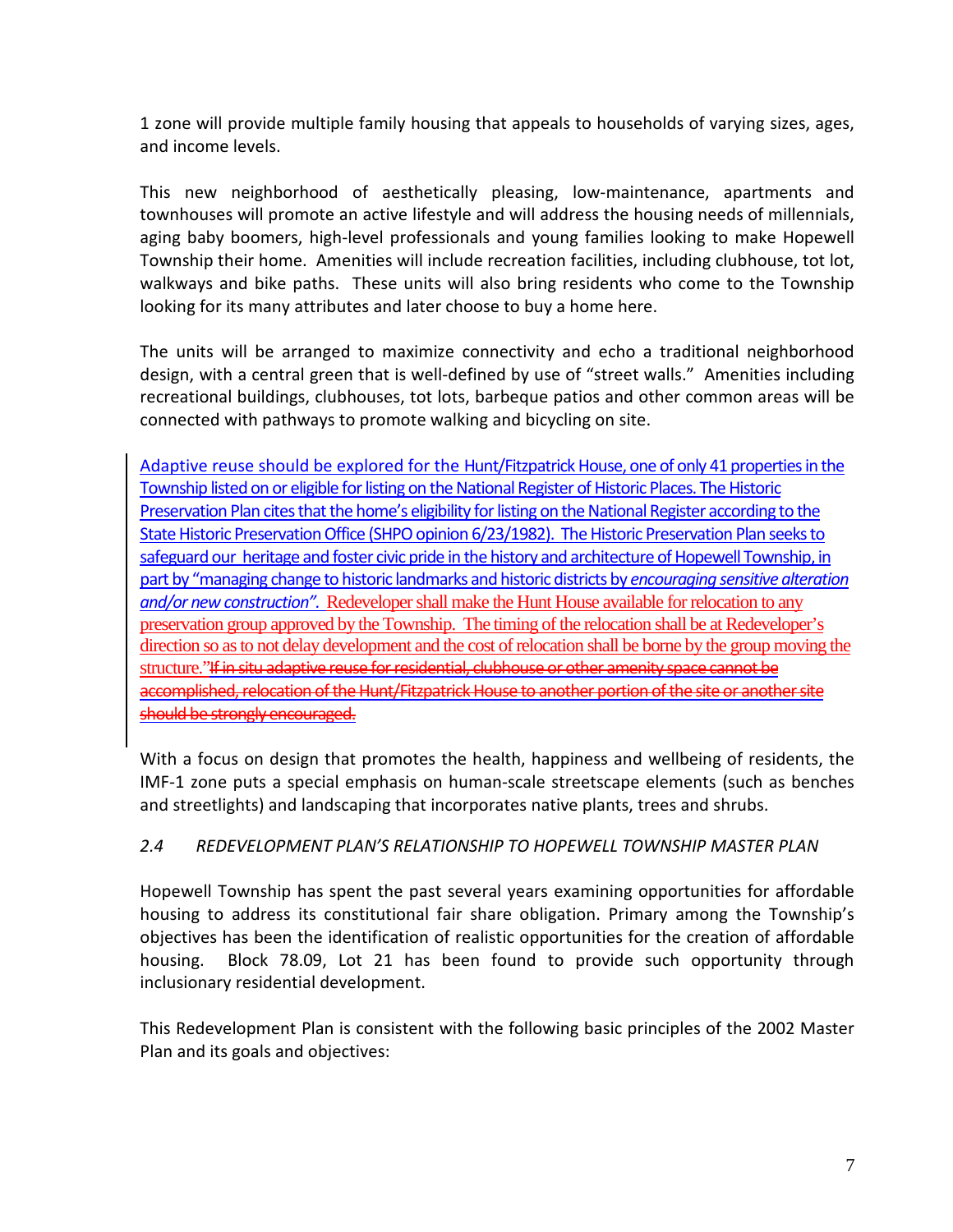a. A variety of housing and a balance of opportunities to live, work and play in safe and attractive surroundings should be provided in part by identifying locations and developing criteria for mixed use development.

Rationale: The rezoning of this site will expand and diversify the local housing stock and will assist low and moderate-income households in finding decent, safe, affordable housing. It will diversify the municipal housing stock and also assist young people and older households looking to live in a high-quality rental community with upscale amenities.

b. An efficient circulation system that promotes important circulation linkages, retains the character of the rural road network and provides for safe vehicular, pedestrian, equestrian and bicycle movements should be maintained.

Rationale: The subject property is located adjacent to an interchange to I-95, which permits access to and from Route 95 northbound. Therefore, the redevelopment of the subject property is an efficient use of the existing highway system and will allow people to travel to and from the north without impacting local rural roads. In addition, train service to Philadelphia is a six to seven minute ride from the site. A network of pedestrian and bicycle pathways will be incorporated into the neighborhood design.

c. Farmland and open lands should be retained and the impacts of development should be limited throughout the valley and mountain areas in part by allowing the use of techniques to encourage development to designated villages and hamlets.

Rationale: The subject property is not actively farmed and is not in the valley and mountain areas where preservation is a priority for the Township. Compact development in locations like this helps limit development impacts in the mountain and valley areas.

d. To protect the rural character and unique sense of place of the Township.

Rationale: The subject property has been developed with a single family dwelling, a former nursery and a large cell tower installation and is adjacent to I-95. The decision to direct higher-density housing development to the site may alleviate some development pressure in other areas of the Township that are more rural in character.

e. To promote the goals and objectives of Hopewell Township through the incorporation of local policies and strategies that respond to the basic premises, intent and purposes of the State Development and Redevelopment Plan and the Mercer County Master Plan.

Rationale: Pursuant to the settlement agreement between Hopewell Township and FSHC, the subject property will be an integral part of the Township's response to its affordable housing obligation. The State Planning Commission has placed the site in Planning Area 2, an area in which the State Development and Redevelopment Plan (SDRP) encourages growth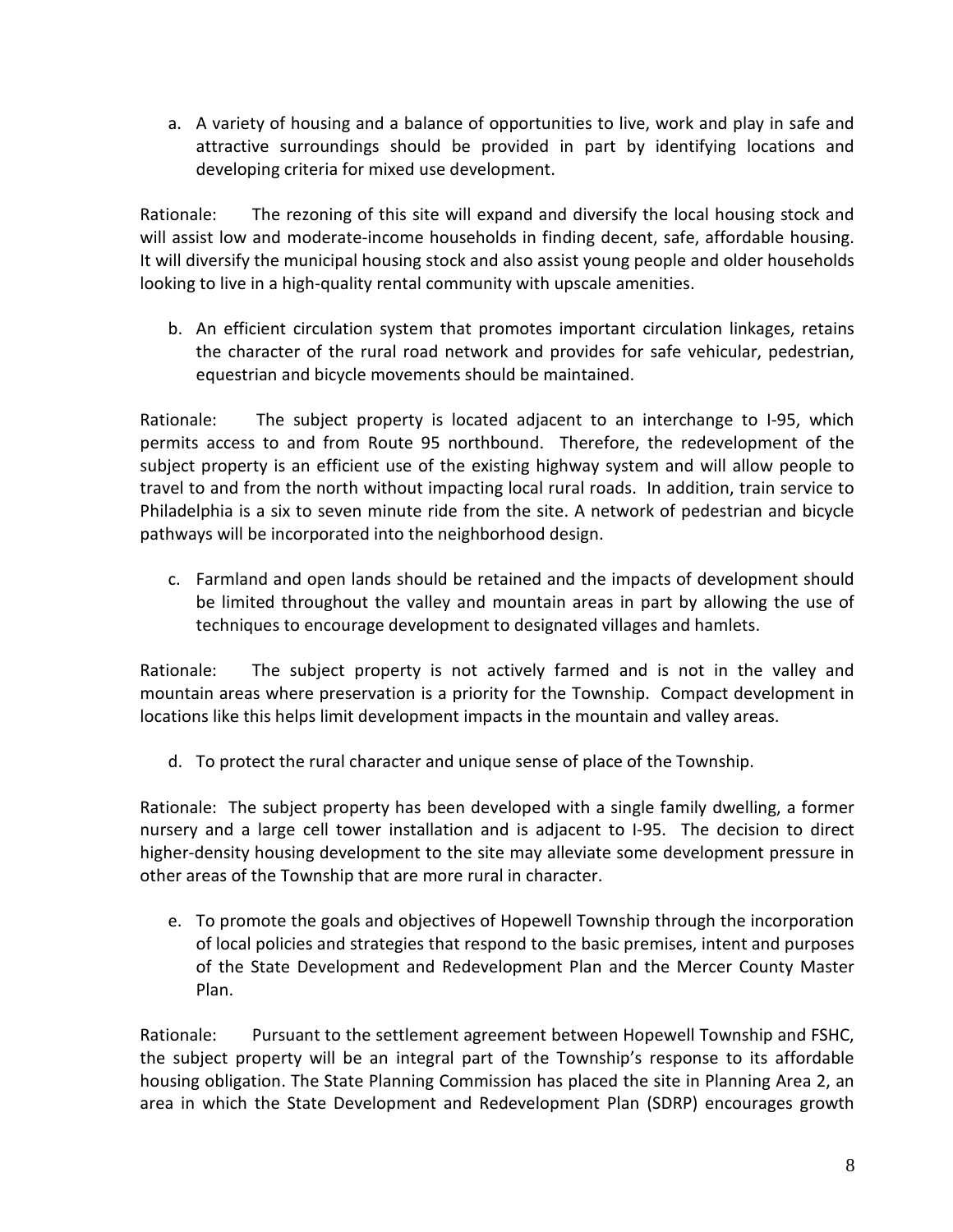and the production of inclusionary development. The Mercer County Master Plan supports the goals and objectives of the SDRP. More information about how this Redevelopment Plan relates to the SDRP and Mercer County's Master Plan can be found in section 6, Plan Consistency Review.

f. To continue and expand upon land use policies that promote controlled development at suitable locations and appropriate intensities by directing and limiting the more intense development to areas where sanitary sewer service and public water supplies exist or are planned, and by discouraging the extension of growth-inducing infrastructure into rural areas.

Rationale: The SDRP locates the site in Planning Area 2, a location where infrastructure is planned and growth is encouraged. The site is particularly appropriate for higher density housing due to:

- its immediate access to Interstate 95
- the ability to provide public water and sewer to the site (located within ELSA sewer service area)
- g. To provide for a variety of housing types which respond to the needs of households of varying size, age and income, persons with disabilities and emerging demographic characteristics.

Rationale: Over the past 40 years, household sizes have been steadily decreasing, while there has been an increase in the percentage of older households. The demographic trends indicate that virtually all of New Jersey's growth over the next 20 years will be in smaller households that are under 35 and over 55. These are households that tend to rent, and demographers that study changes in household formation on housing demand project a strong increase in demand for rental housing.

Regarding the younger households, the Joint Center for Housing Studies at Harvard University concludes:

> Meanwhile, the aging of the millennial generation over the coming decade will lift the number of households in their 30s by 2.4–3.0 million, depending on immigration trends. But these numbers vastly understate the impact of this group on housing demand since they will account for most newly formed households in the coming decade. Indeed, the millennials will make up fully 24 million new households between 2015 and 2025, *thus driving up demand for rentals and starter homes.[3](#page-13-0)* (emphasis provided)

In addition, the Joint Center for Housing Studies at Harvard University notes the following national trend regarding rentals:

> Two broad trends will drive future growth in renters: the imminent surge in the number of older households and the increasing racial/ethnic

<span id="page-13-0"></span> $3$  State of the Nation's Housing, 2014, page 16.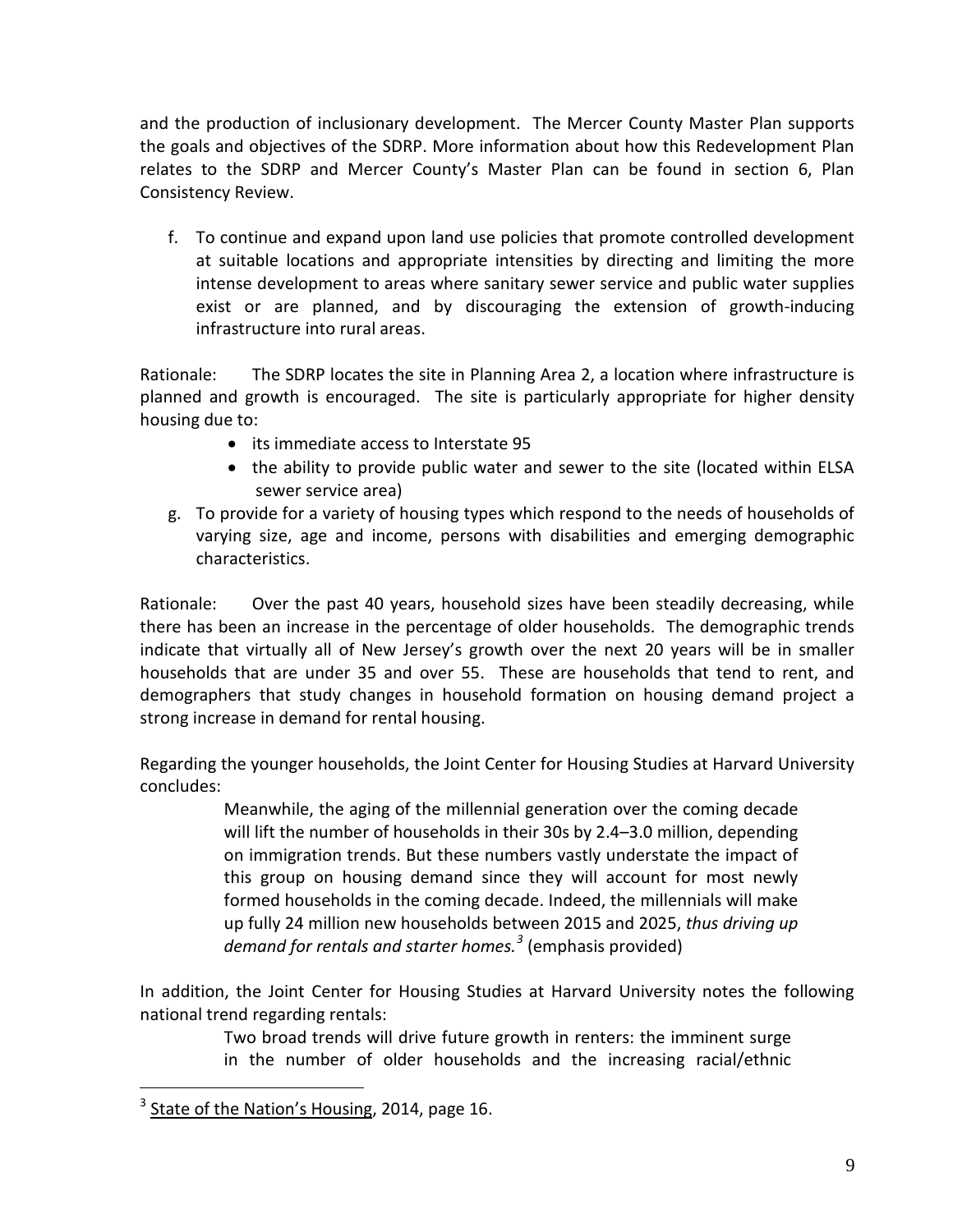diversity of younger age groups. Over the coming decade, the number of renters aged 65 and older is projected to rise by about 2.2 million and account for roughly half of all renter growth. *The aging of the population also means that the share of renters that are single persons or married couples without children will soar.* 

The redevelopment at the subject property thus responds not only to a wide range of incomes, but also to the varying household size and age characteristics, and emerging demographic trends that will continue to impact the Township and the region.

h. To promote and support the development and redevelopment of affordable housing intended to address the Township's fair share of the region's lower income housing, particularly in areas served by public transportation which connect to areas of employment.

Rationale: The redevelopment of the subject property is an integral part of a settlement to address the Township's 1999 – 2025 fair share. It is located adjacent to Interstate 95; this direct connection to a major highway will connect residents to regional employment opportunities. A short drive (6-7 minutes) allows residents access to direct train service to Philadelphia, New York and throughout the Northeast Corridor.

i. To provide a range of housing opportunities within the Township, with densities and lot sizes that respond to the capabilities and limitations of natural systems and available infrastructure.

Rationale: The IMF-1 zone provides an opportunity to expand the range and diversity of Hopewell's housing supply. The subject property lies within the ELSA sewer service area.

j. To establish transportation policies and programs that improve connections among housing, employment and commercial uses, including provisions for vehicular and pedestrian travel and bicycle paths.

Rationale: The subject property is consistent with this goal in that the housing has a direct access to employment and commercial opportunities through its location at Interstate 95's interchange. Pedestrian and bicycle circulation systems will be incorporated in the design to connect open space and common areas.

k. To control development in rural areas so that traffic will not exceed the capacity of the existing rural road network and historic bridges to provide safe, efficient and convenient traffic movements based on rural road service standards designed to minimize the character of the community.

Rationale: The use of the subject property as a higher density affordable housing site will limit traffic on rural roads because of its direct access to Interstate 95.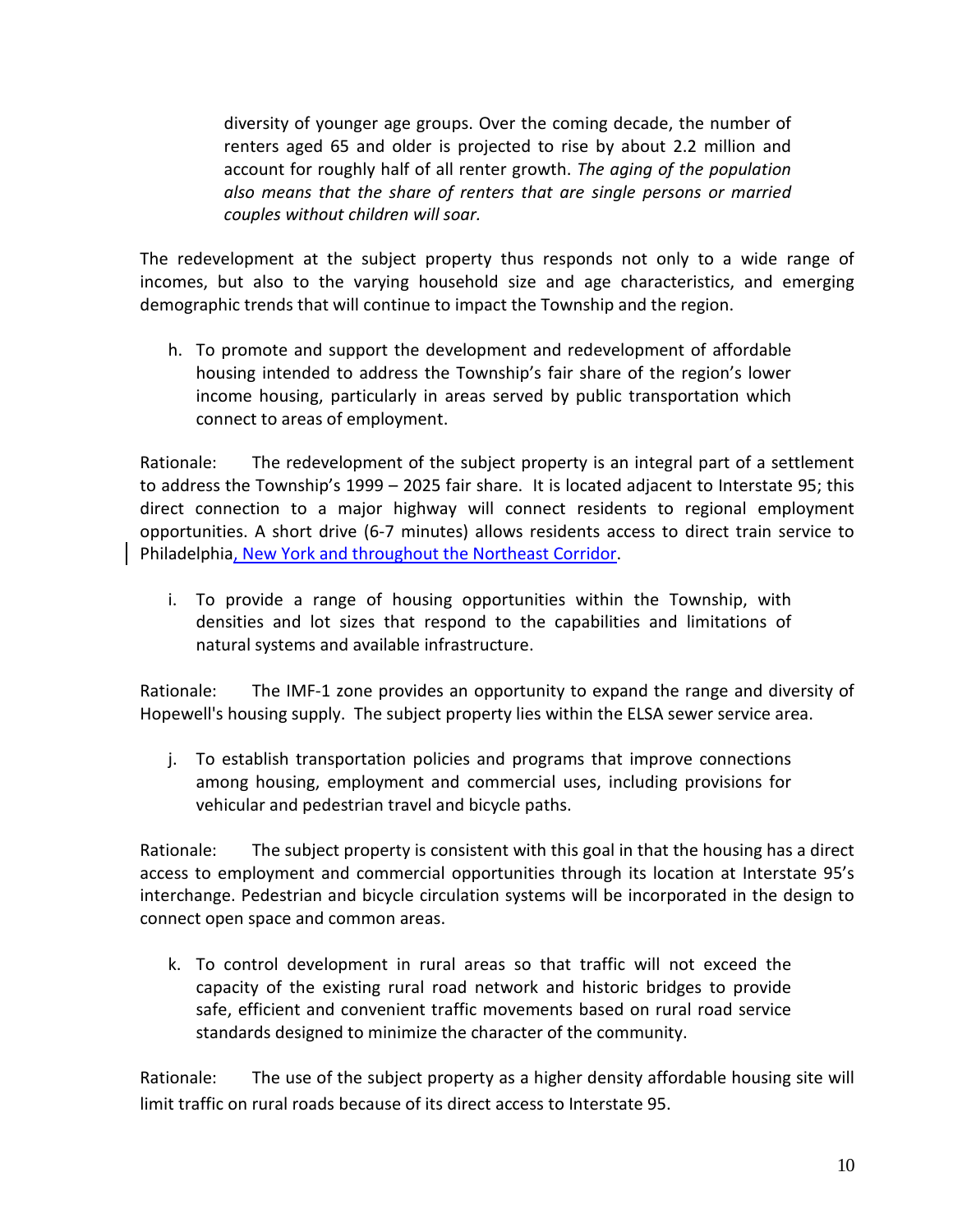The spirit of Hopewell Township's Master Plan goals and objectives has served to guide this Redevelopment Plan, ensuring it promotes the Township's long-standing goals and objectives, and that the resulting redevelopment will harmonize with established nearby neighborhoods and preserve the high quality of life in Hopewell.

### <span id="page-15-0"></span>3. LAND USE AND BUILDING REQUIREMENTS

This Redevelopment Plan shall supersede Hopewell's Land Use and Management Ordinance (Chapter 17) in the event of conflict. The general standards set forth in the Hopewell Township Land Use Ordinance shall continue to apply except when inconsistent with the standards set forth in this Redevelopment Plan.

This Redevelopment Plan provides for the development of a multi-family residential inclusionary neighborhood on at least 20 acres that will include 300 non-age restricted rentals, including 16% non-age restricted rentals affordable to very low, low and moderate income households. An appropriate integrated architectural theme shall be utilized throughout the development including principal and accessory buildings and structures and all signage.

### <span id="page-15-1"></span>*3.1 PERMITTED USES*

Principal permitted uses include a variety of multi-family dwelling types, including:

- garden apartments,
- townhouses,
- dwelling, plex, and
- stacked flats (multi-family dwelling containing three or more dwelling units vertically and/or horizontally).

Accessory uses include utility structures and facilities, off-street parking facilities, solid waste facilities and structures designed for recreation or community use, private garages and carports, residential a swimming pools with outdoor dining area, dog runs, tot lots and pedestrian and bicycle paths. There shall be a community clubhouse with fitness room and club room, as well as a furnished model, management and leasing offices and maintenance facilities.

Monument signs, which may be located at the entrance to the development, shall not be internally illuminated and shall be constructed of stone or brick, not to exceed 100 square feet in area and eight (8) feet in height.

### <span id="page-15-2"></span>*3.2 BULK AND AREA REQUIREMENTS*

| A. Minimum Lot Area     | 20 acres |
|-------------------------|----------|
| B. Minimum Lot Frontage | 150 feet |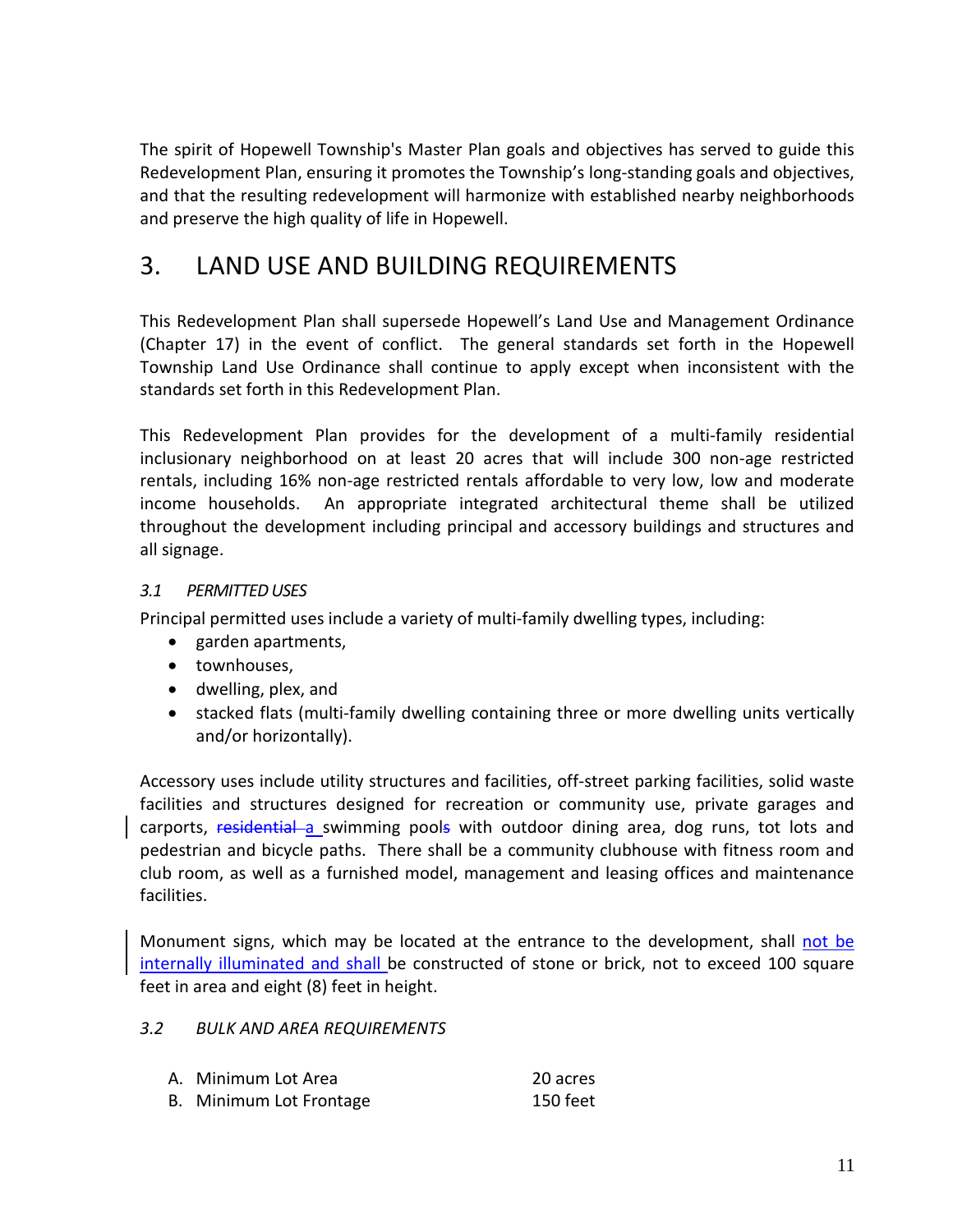C. Minimum Building Set-back

|             |                        | 1. Front yard                               | 100 feet                                                                                        |  |  |
|-------------|------------------------|---------------------------------------------|-------------------------------------------------------------------------------------------------|--|--|
|             |                        | 2. Side/Rear yard                           | 35 feet                                                                                         |  |  |
|             |                        | 3. Building to Building                     | 20 feet                                                                                         |  |  |
|             |                        | D. Maximum Impervious Coverage              | 40%                                                                                             |  |  |
| Е.          | <b>Maximum Density</b> |                                             | The lesser of 300 units or 15 units/acre                                                        |  |  |
| F.          |                        | Maximum Building Height                     | 4 stories and 75 feet, provided that four<br>(4) story buildings shall be set-back 300<br>feet. |  |  |
|             | G. Parking             |                                             |                                                                                                 |  |  |
|             |                        | 1. Spaces per unit                          | 1.5                                                                                             |  |  |
|             |                        | 2. Set-back from property line              | 20 feet                                                                                         |  |  |
|             |                        | 3. Distance from building                   | 10 feet                                                                                         |  |  |
|             |                        | H. Minimum landscaped buffer adjacent to    |                                                                                                 |  |  |
|             |                        | existing public streets and property lines  | 20 feet                                                                                         |  |  |
|             |                        | H.I. Minimum set aside of very low, low and |                                                                                                 |  |  |
|             |                        | Moderate-income units                       | at least-Minimum of 16% of Market                                                               |  |  |
| Total Units |                        |                                             |                                                                                                 |  |  |

### <span id="page-16-0"></span>*3.3 VERY LOW, LOW AND MODERATE INCOME HOUSING REQUIREMENTS*

- A. Very low, low and moderate-income housing shall be constructed and rented in accordance with the Council on Affordable Housing rules at N.J.A.C. 5:93-1 et seq. and Uniform Housing Affordability Controls (UHAC) at N.J.A.C. 5:80-26.1 et seq. including standards for the split between very low, low and moderate income housing. A minimum of 13% of the affordable units shall be very low income units, affordable to households earning 30% of the median income; and 37% of the affordable units shall be low income units. The balance of units (50 percent) shall be moderate income units.
	- 1. Affordable housing units shall be affordable family rentals and shall not be age-restricted.
	- 2. The affordable housing units shall be located in-**one or more than buildings** not less than two buildings
	- 3. The Township designated Affordable Housing Administrator shall be responsible to affirmatively market, administer and certify the occupant of each affordable unit, with all administrative costs to be paid by the Developer.

### <span id="page-16-1"></span>*3.4 OTHER REQUIREMENTS*

A. Building Design. The design of the buildings shall be residential and not institutional and shall conform to the following: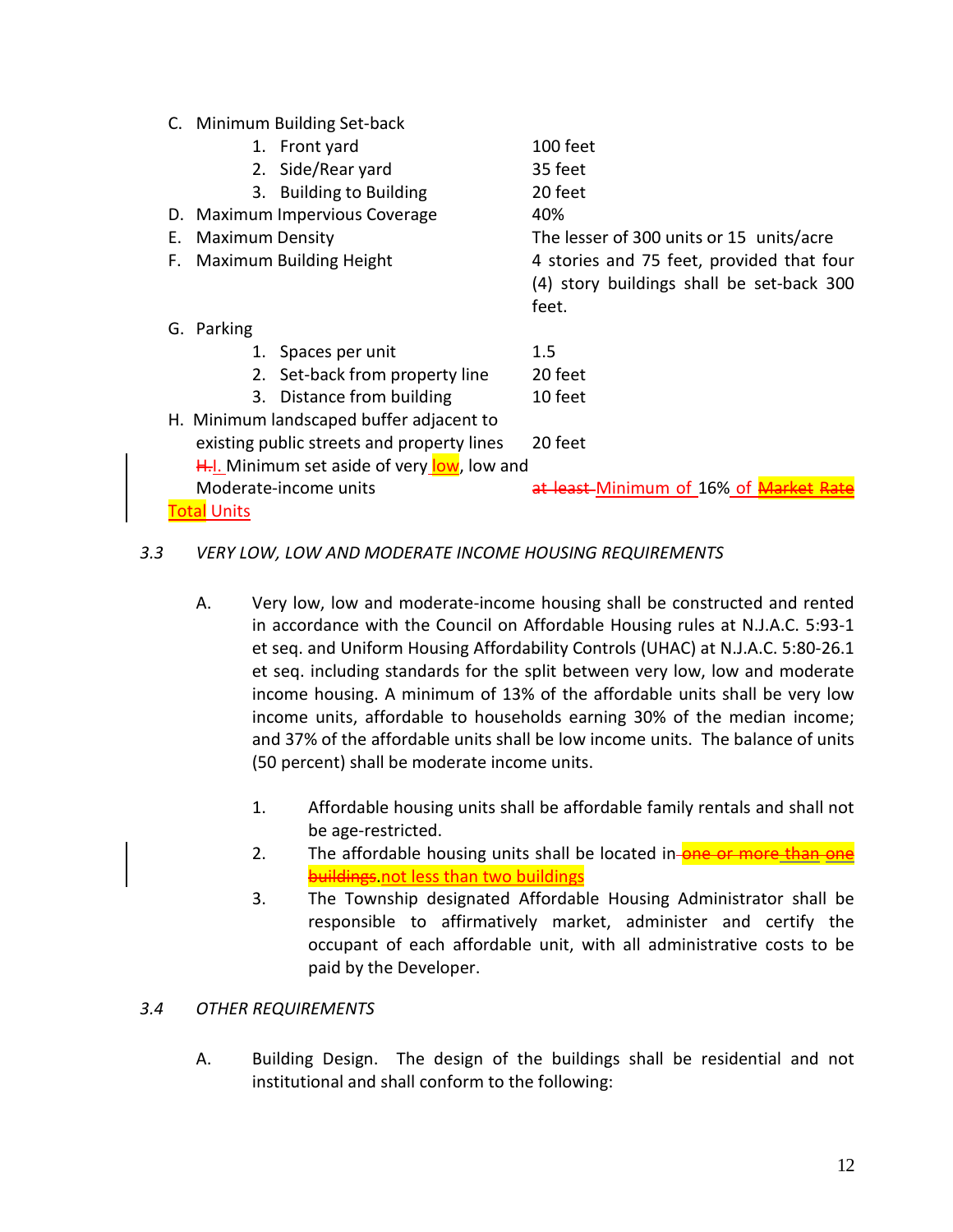- 1. Architectural elevations and floor plans shall be provided for each type of building.
- 2. Maximum length of buildings shall not exceed 225 feet.
- 3. Variations in setback, materials, colors and design including breaks in the building façade shall be encouraged to reduce and separate the building mass.
- 4. Rooflines shall be pitched. If flat roofs are provided, they shall incorporate design techniques to shield any roof mounted equipment.
- 5. All HVAC and mechanical equipment shall be adequately screened from view.
- 6. All multiple family dwelling buildings and all accessory buildings and structures, including signs, shall be designed in a unified architectural style.
- 7. Building design shall include spare electrical conduit to permit future installation of rooftop mounted solar.
- B. Circulation.
	- 1. A boulevard street entry shall be provided.
	- 2. Pedestrian and/or bicycle circulation systems shall be designed to extend through and connect with open space and common areas.
- C. Open Space.
	- 1. A minimum of 30 percent of the tract shall be specifically set aside for conservation, recreation and/or other open space.
	- 2. No more than one-half of the minimum 30 percent of land area may be wetlands, wetlands buffer, 100-year flood plains or lands with a topographic slope of 15 percent or greater.
	- 3. The site landscape design shall include a component to assist the township in meeting Tree City qualifications.
- D. Utilities/Services. All dwelling units within a structure shall be connected to approved and functioning public water and sanitary sewer systems prior to the issuance of certificates of occupancy.
- E. Stormwater. Stormwater designs shall be in a form as naturalized as possible and shall promote water quality, minimize maintenance and provide for groundwater recharge.
- <span id="page-17-0"></span>*3.5 VARIANCES AND INAPPLICABLE ORDINANCES*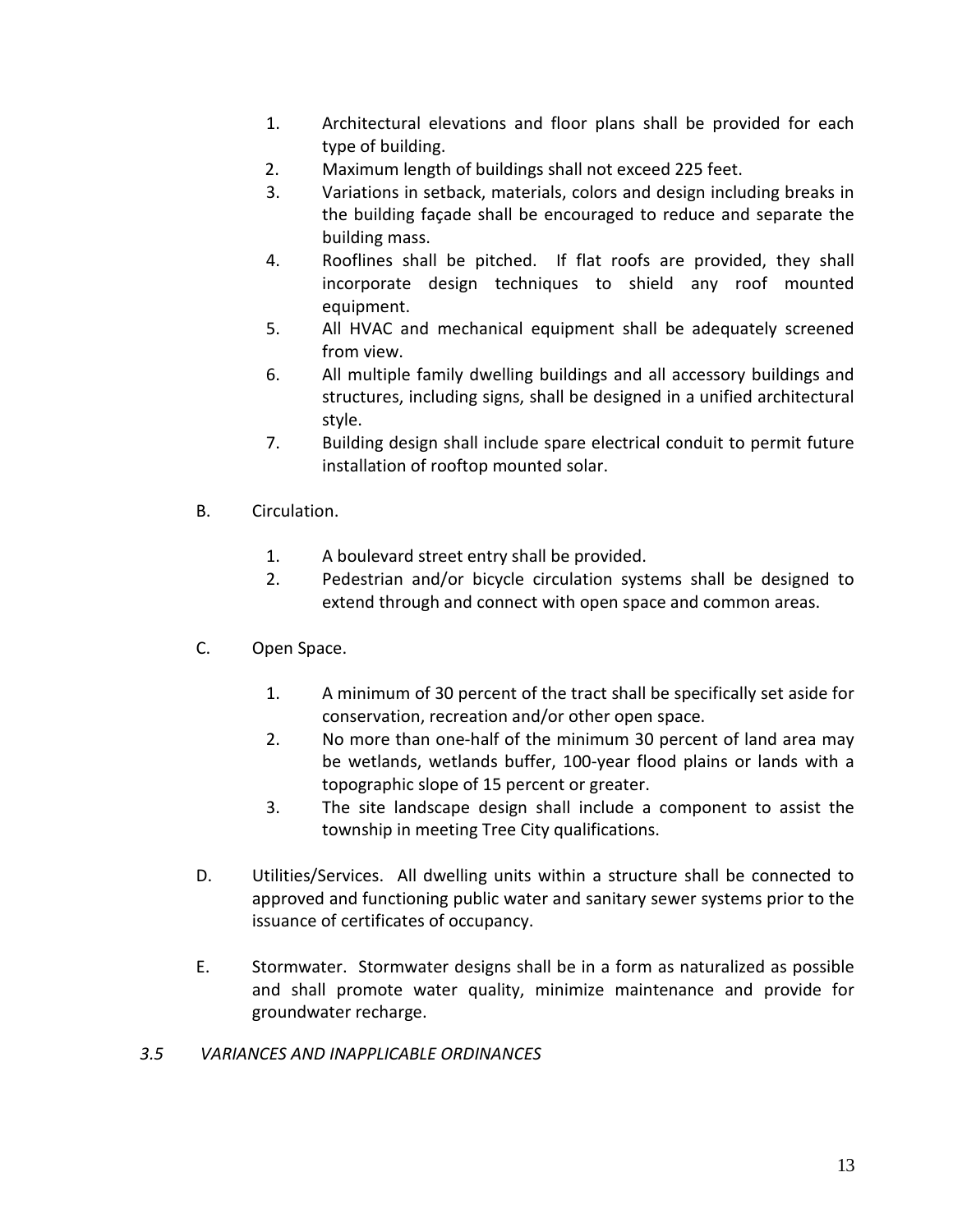- A. The Planning Board is authorized to grant (C) variances from the redevelopment standards and other zoning standards that are not superseded by the redevelopment plan. The Planning Board is also authorized to grant waivers from design standards.
- <span id="page-18-0"></span>B. In order to achieve the number of affordable units and related market rate units provided for in the settlement agreement, the site design may require deviation from strict application of certain municipal design standards. In all cases, NJDEP Flood Hazard Area rules, wetland rules including wetland buffers shall be complied with. Should deviations from stream corridor standards be necessary, stream corridor averaging shall be used to minimize the total area of stream corridor that is lost because of the deviation.

The developer of the redevelopment area may also request relief from other cost generative features of land use ordinances. The developer of a redevelopment project proposing the construction of affordable housing shall be entitled to request relief from asserted cost generative features in the Township's land use ordinances as authorized by N.J.A.C. 5:93-10.1, *et seq*."

C.

### *3.6 MUNICIPAL COOPERATION WITH UTILITIES*

A. The Township shall confirm in writing its support of submission and applications for all utilities (specifically water and sewer) and all necessary government agency or private utility approvals related to all aspects of the development within five (5) business days of a written request for such support from the developer. Specifically, the Township shall assist the developer in discussions with ELSA, Mercer County, NJDOT, NJDEP, the DRCC and any other public or private entity with which the developer must deal in order to develop the subject property, including any effort the developer may make to decrease the fees charged by ELSA. The Township shall assist in acquiring rights-of-way or easements if necessary. The township will support the use of other redevelopment tools as prescribed by law.

### <span id="page-18-1"></span>4. REDEVELOPMENT ACTIONS

### <span id="page-18-2"></span>*4.1 OUTLINE OF PROPOSED ACTIONS*

Construction of new structures and other improvements will take place as proposed in this Redevelopment Plan. The redeveloper will be required to enter into a Redeveloper's Agreement with the Township that stipulates the precise nature and extent of the improvements to be made and their timing and phasing shall be governed as permitted therein.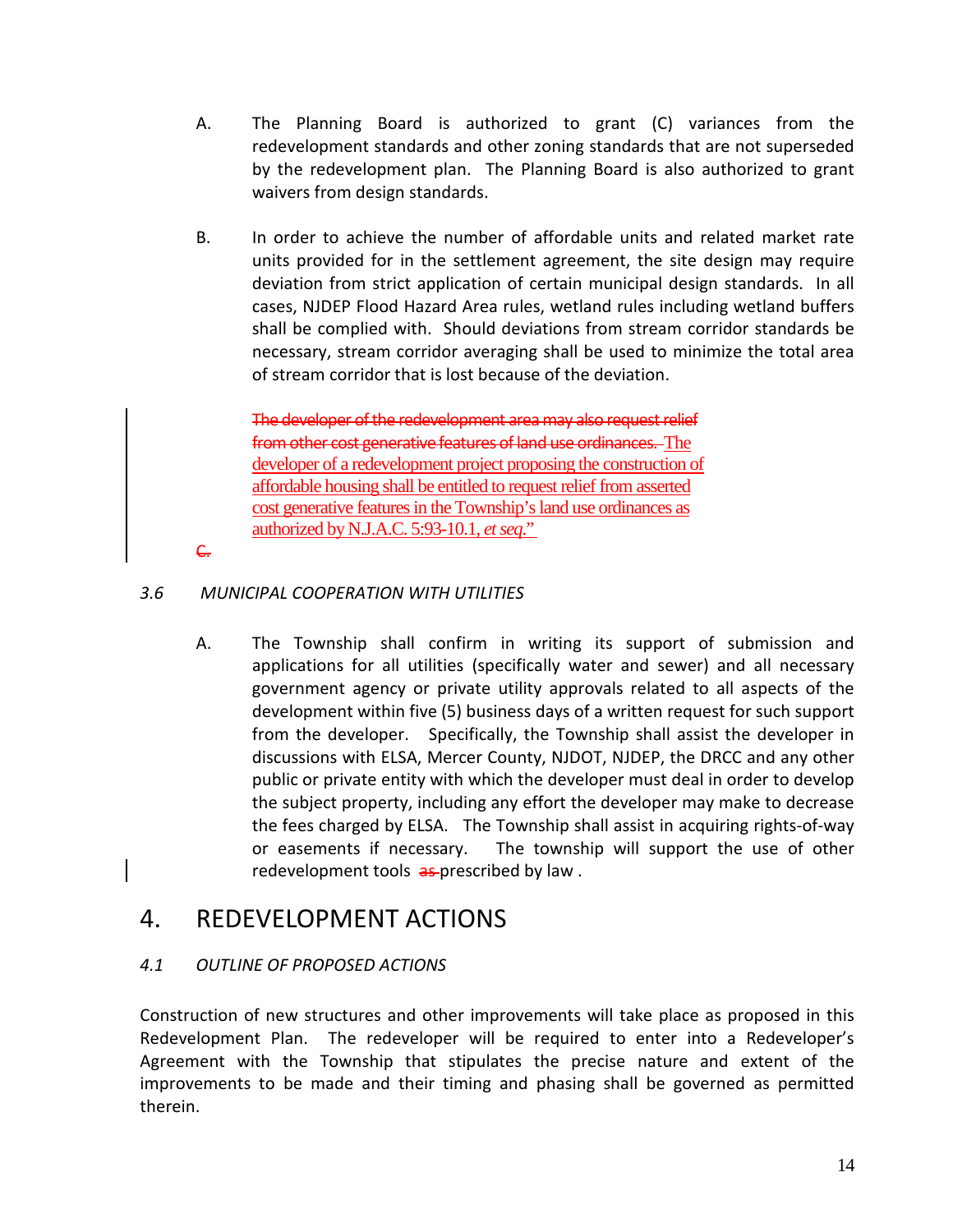### <span id="page-19-0"></span>*4.2 PROPERTIES TO BE ACQUIRED*

This Redevelopment Plan will not require Hopewell to acquire any privately-owned property within the Redevelopment Area.

### <span id="page-19-1"></span>*4.3 RELOCATION*

This Redevelopment Plan will not displace or relocate any residents or businesses within the Plan Area.

### <span id="page-19-2"></span>*4.4 ADMINISTRATIVE PROVISIONS*

Redevelopment activities within the Redevelopment Area shall comply with all requirements in any executed redevelopment agreement between a designated redeveloper and the Township of Hopewell.

### <span id="page-19-3"></span>5. PLAN CONSISTENCY REVIEW

### <span id="page-19-4"></span>*5.1 RELATIONSHIP TO LAWRENCE TOWNSHIP MASTER PLAN*

The property is adjacent to Hopewell's border with Lawrence Township., where the zoning to the north is R-1 and to the east is professional office. The redevelopment of the subject property will not have a substantial impact on the Lawrence Township Master Plan, as:

- the area of Lawrence abutting the subject property is virtually fully developed;
- the proposed land use is consistent with other land uses in the area; and
- I- 95 will accommodate much of the proposed community's traffic.

Route 95 will separate the subject properties from all development to the north in Lawrenceville. The land to the east of Federal City Road has been developed as professional offices, single-family housing and a multi-family age restricted community (Traditions Way).

### <span id="page-19-5"></span>*5.2 RELATIONSHIP TO THE MERCER COUNTY MASTER PLAN*

The Mercer County Master Plan (amended in 2016) supports the basic goals, objectives and strategies of the State Development Redevelopment Plan. It focuses on combatting urban sprawl and capitalizing on available transportation infrastructure. The use of the subject property for inclusionary development is consistent with the following housing and transportation goals (MCMP pages 30 and 32):

- 1. Focus on housing needs of the work force.
- 2. Address the housing needs of both lower-income and moderate-income households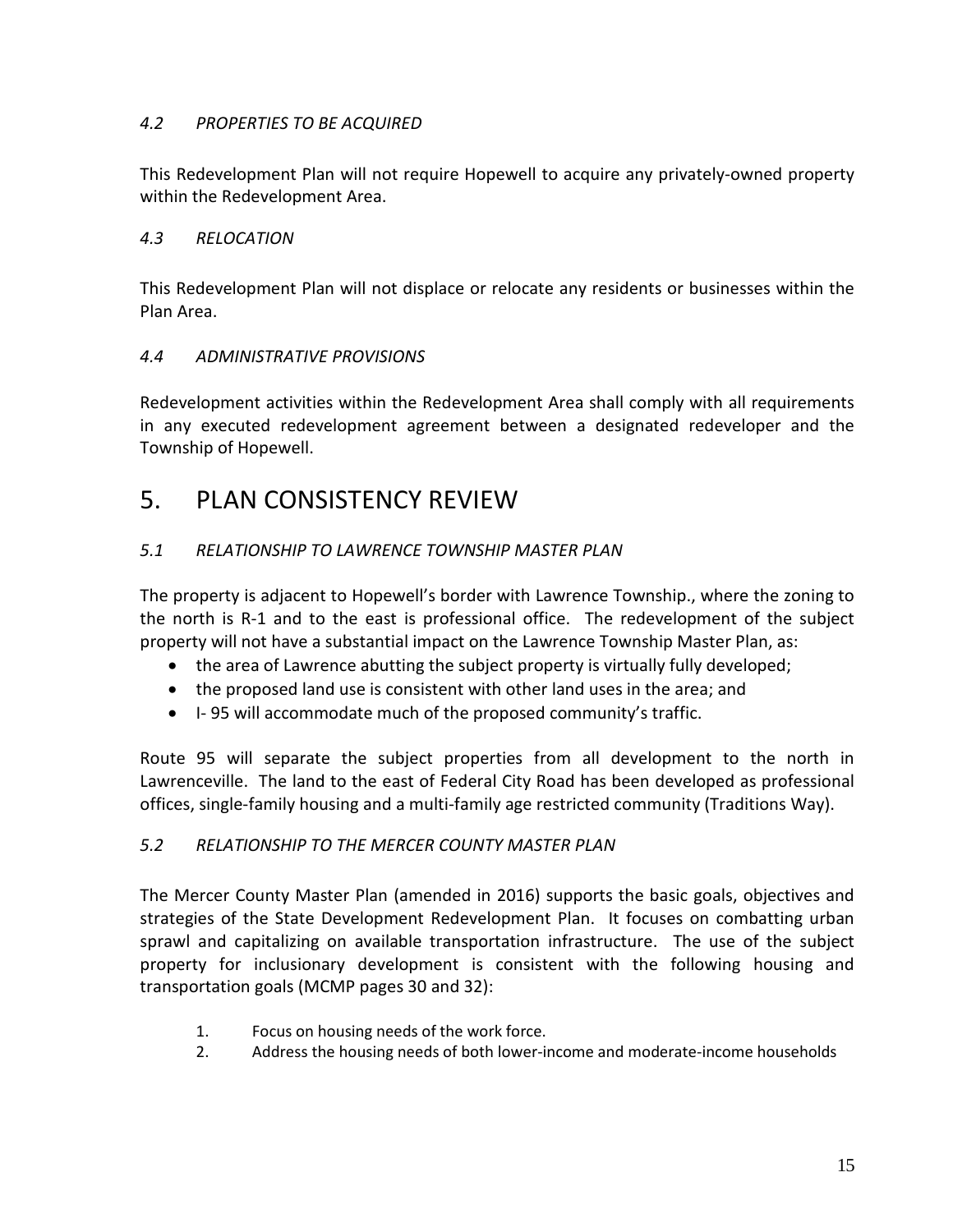3. Through planning efforts, continue to make efficient use of existing road infrastructure including the implementation of access management concepts to maximize the efficiency of the existing roadway system.

### <span id="page-20-0"></span>*5.3 RELATIONSHIP TO STATE DEVELOPMENT AND REDEVELOPMENT PLAN*

The site lies in Planning Area 2 (PA2). The SDRP envisions itself as a growth management plan and PA2 is one of the areas in which the SDRP promotes growth, including higher density inclusionary development. PA2 is a preferred location for inclusionary development. The SDRP's goals for PA-2 include:

- a. Guiding development in more compact forms,
- b. Encouraging densities that promote transit,
- c. Providing for a full range of housing choices, and
- d. Encouraging redevelopment.

The SDRP is designed to use land and transportation infrastructure efficiently and minimize commuting times. The subject property is located at an interchange to Interstate 95 and is a short drive from rail service. It is a convenient location for households looking for a well situated base from which to commute to work or travel to regional shopping and recreational facilities.

The adopted housing policies of the State Development and Redevelopment Plan (SDRP) are specifically advanced by this redevelopment plan, as seen in the highlighted excerpt below:

*#6. Housing – Preserve and expand the supply of safe, decent and reasonably priced housing while meeting the constitutional mandate with respect to affordable housing through improved planning, regulatory reform, supportive infrastructure investments, housing subsidies, tax and discounted fee incentives and municipal property tax relief in ways that are consistent with the vision and goals of the State Plan.*

### <span id="page-20-1"></span>6. GENERAL PROVISIONS

### <span id="page-20-2"></span>*6.1 AMENDMENT TO ZONING MAP AND LAND DEVELOPMENT ORDINANCE*

The Zoning Map of the Township of Hopewell is hereby amended to indicate the location of the Inclusionary Multifamily Development - 1 Zone and reference this Redevelopment Plan.

### <span id="page-20-3"></span>*6.2 DEFINITIONS*

The "Definitions" section of the Township's Land Development Ordinance shall govern unless a word is otherwise defined herein.

### <span id="page-20-4"></span>*6.3 VARIANCE REQUESTS*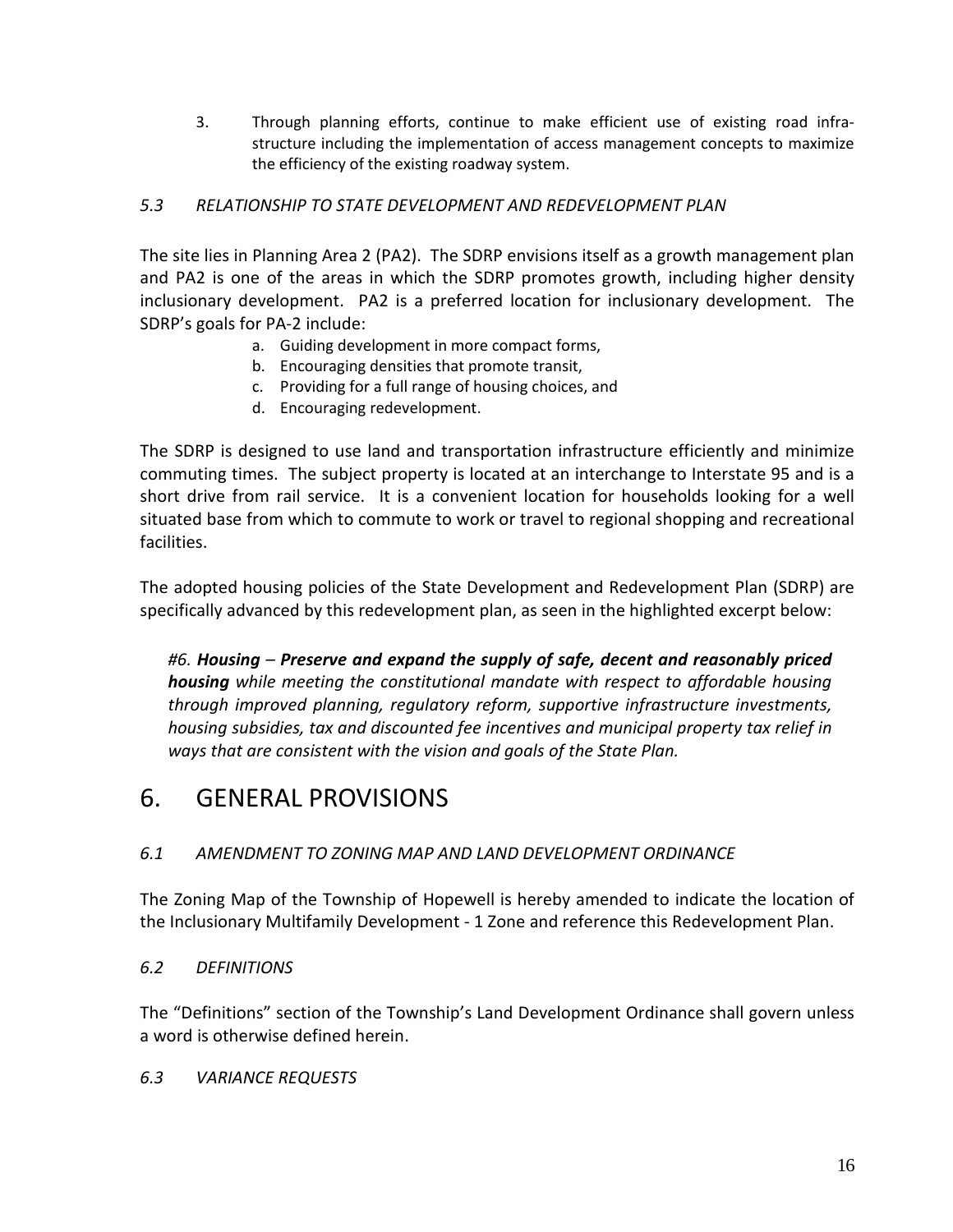Hopewell Township's Master Plan goals and policies have been designed to permit managed growth in appropriate locations and to protect the many valuable environmental and cultural features of the natural and man-made landscape. These primary objectives continue to govern this redevelopment plan.

Within this context, the Hopewell Township Planning Board may grant variances from the regulations within this Redevelopment Plan, where by reason of exceptional narrowness, shallowness or shape of a specific piece of property, or by reason of exceptional topographic conditions or physical features uniquely affecting a specific piece of property, the strict application of any bulk regulation adopted pursuant to this Redevelopment Plan would result in peculiar practical difficulties to, or exceptional and undue hardship upon, the redeveloper.

The Hopewell Planning Board may also grant such relief in an application relating to a specific piece of property where the purposes of this Redevelopment Plan would be advanced by a deviation from the strict requirements of this Plan and the benefits of the deviation would outweigh any detriments. No relief may be granted under the terms of this section unless such deviation or relief can be granted without substantial detriment to the public good and without substantial impairment of the intent and purpose of the Redevelopment Plan.

An application for site plan approval shall provide public notice of such application and shall further identify all requested variances from the regulations contained herein.

Notwithstanding the above, no variances shall be granted that would permit a use or principal structure not permitted by the Redevelopment Plan or an increase in the maximum permitted floor area ratio or an increase in the maximum permitted height of a principal structure by more than 10 feet or 10%, whichever is less, which can only be modified by a duly adopted amendment to this Redevelopment Plan.

### <span id="page-21-0"></span>*6.4 REQUESTS FOR DESIGN EXCEPTIONS*

The Hopewell Planning Board may grant exceptions from the "should" regulations contained within this Redevelopment Plan as may be reasonable and within the general purpose and intent of this Redevelopment Plan or if the literal enforcement of one or more provisions is impractical or will exact undue hardship because of peculiar conditions related to the property in question.

### <span id="page-21-1"></span>*6.5 SITE PLAN AND SUBDIVISION REVIEW*

Within the Redevelopment Area, subdivisions and/or site plans providing for the demolition of existing improvements and construction of new buildings and other improvements shall be prepared in accordance with the requirements of the Municipal Land Use Law (N.J.S.A. 40:55D-1 et seq.) and shall be submitted by the redeveloper for review and approval by the Township of Hopewell Planning Board.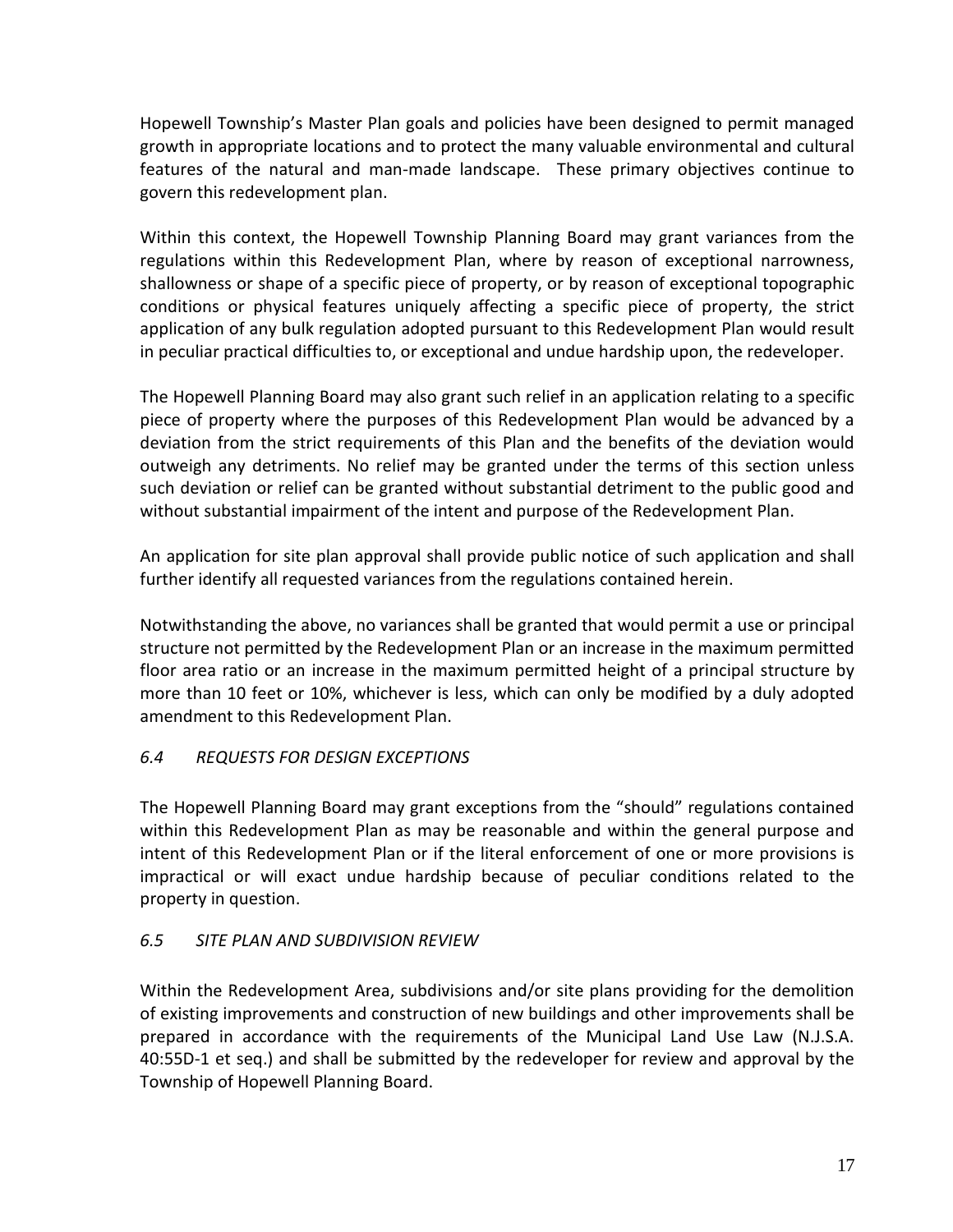To assure the comprehensive and coordinated development of the Redevelopment Area, any site plan presented to the Hopewell Planning Board shall be consistent with the terms of this Redevelopment Plan and shall include at least the following elements:

- An overall development plan (bubble diagram) for the Redevelopment Area identifying land use types, building heights, floor areas of each building and the number of residential units.
- Architectural elevations, renderings and floor plans.
- A streetscape plan, indicating the overall design, locations and materials to be used, including pavements, trees and other plantings and any street furniture.
- Parking, loading and vehicular access plan. A traffic circulation analysis shall analyze traffic conditions in the project vicinity and identify existing traffic problem areas as well as the cumulative effect of traffic from the redevelopment area on adjacent and affected roadways. Shared parking arrangements are permissible, subject to a showing of parking sufficiency.
- Landscape plan.
- Utility plan.
- Stormwater management plan.
- Lighting plan
- Phasing plan.

No permits shall be issued for construction of buildings within the Redevelopment Area until the Hopewell Planning Board has granted final site plan approval for such improvements.

The criteria for the consideration and approval of the site plan shall be in conformance with the requirements of this Redevelopment Plan, the site plan provisions of the Township of Hopewell Land Use Ordinance and the executed Redevelopment Agreement between the redeveloper and the Township of Hopewell.

### <span id="page-22-0"></span>*6.6 AFFORDABLE HOUSING*

Any redeveloper shall be required to build and set aside at least 16% of the total number of units as affordable housing, in any redevelopment agreement between the redeveloper and the Township of Hopewell.

### <span id="page-22-1"></span>*6.7 ADVERSE INFLUENCES*

No use shall be permitted which, when conducted under proper and adequate conditions and safeguards, will produce corrosive, toxic or noxious fumes, glare, electromagnetic disturbance, radiation, smoke, cinders, odors, dust or waste, undue noise or vibration, or other objectionable features so as to be detrimental to the public health, safety or general welfare.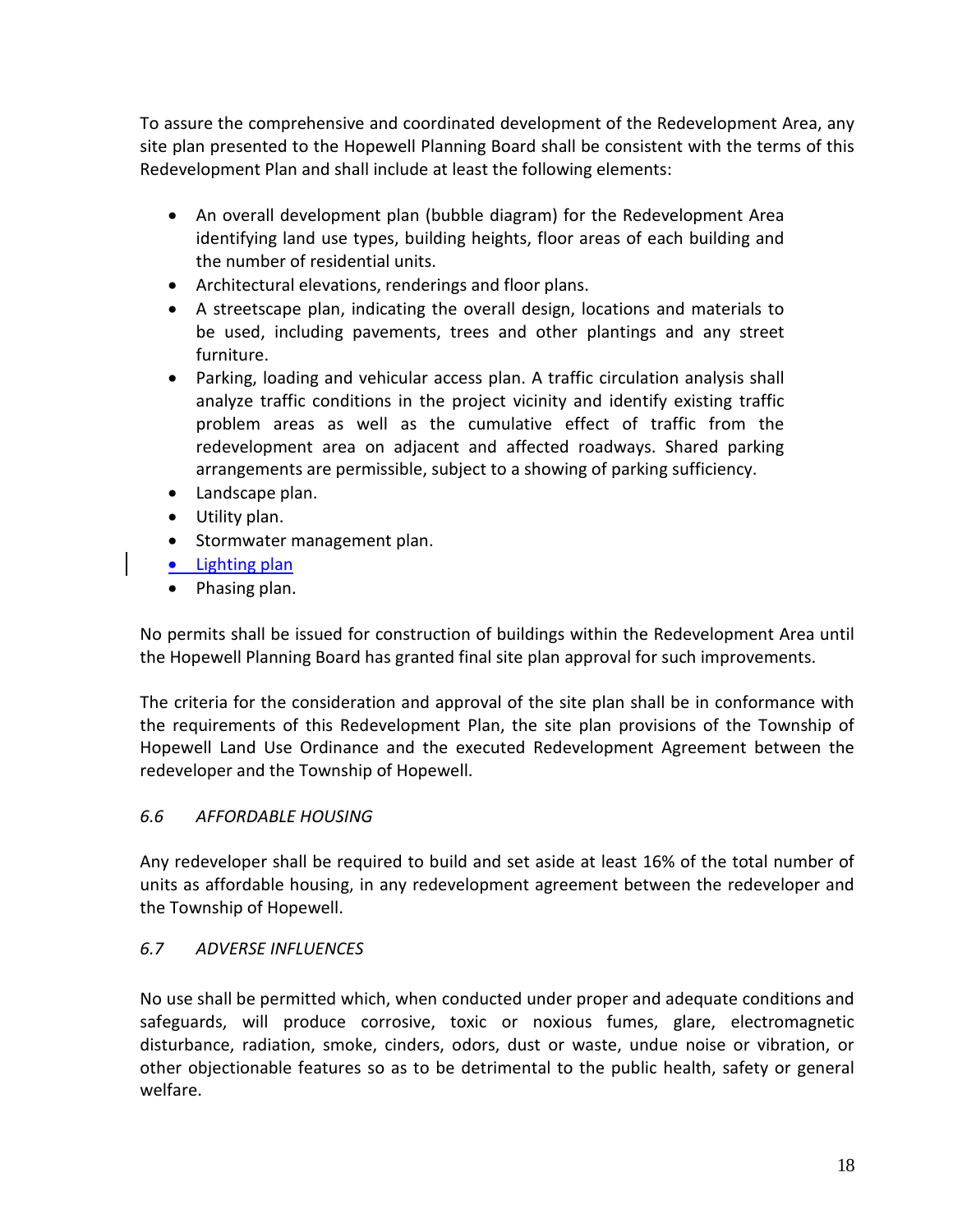### <span id="page-23-0"></span>*6.8 NON-DISCRIMINATION PROVISIONS*

No covenant, lease, conveyance or other instrument shall be affected or executed by the Township Committee or by any redeveloper or any of his successors or assignees, whereby the sale, lease, use or occupancy of land within the Redevelopment Area is restricted on the basis of race, creed, color, sexual orientation or national origin. Appropriate covenants, running with the land in perpetuity, shall prohibit any such restrictions and shall be included in the disposition instruments.

### <span id="page-23-1"></span>*6.9 DURATION OF THE PLAN*

The provisions of this Plan specifying the redevelopment of the Redevelopment Area and the requirements and restrictions with respect thereto shall be in effect for a period of 30 years from the date of approval of this plan by the Township Committee.

### <span id="page-23-2"></span>7. OTHER PROVISIONS

### <span id="page-23-3"></span>*7.1 STATEMENT ABOUT REDEVELOPMENT*

In accordance with N.J.S.A. 40A:12A-1 et seq., known as The Local Redevelopment and Housing Law, the following statements are made:

- The Redevelopment Plan herein has delineated a definite relationship to local objectives as to appropriate land uses, density of population, and improved traffic and public transportation, public utilities, recreation and community facilities and other public improvements. The Plan has laid out various programs and strategies needed to be implemented in order to carry out the Plan objectives.
- The Redevelopment Plan lays out the proposed land uses and building requirements for the Redevelopment Area.
- The Redevelopment Plan does not envision a need to acquire privately-owned properties or to relocate any residents or businesses.
- The Redevelopment Plan is substantially consistent with the Master Plan for the Township of Hopewell. The Plan is also complies with the goals and objectives of the New Jersey State Development and Redevelopment.
- This Redevelopment Plan shall supersede all provisions of the Zoning and Land Development Regulations of the Township of Hopewell regulating development in the area addressed by this Redevelopment Plan, except where stated otherwise within the text of this Plan. Final adoption of this Plan by the Township Committee shall be considered an amendment of the Township of Hopewell Zoning Map.
- If any section, paragraph, division, subdivision, clause or provision of this Redevelopment Plan shall be adjudged by the courts to be invalid, such adjudication shall only apply to the section, paragraph, division, subdivision, clause or provision so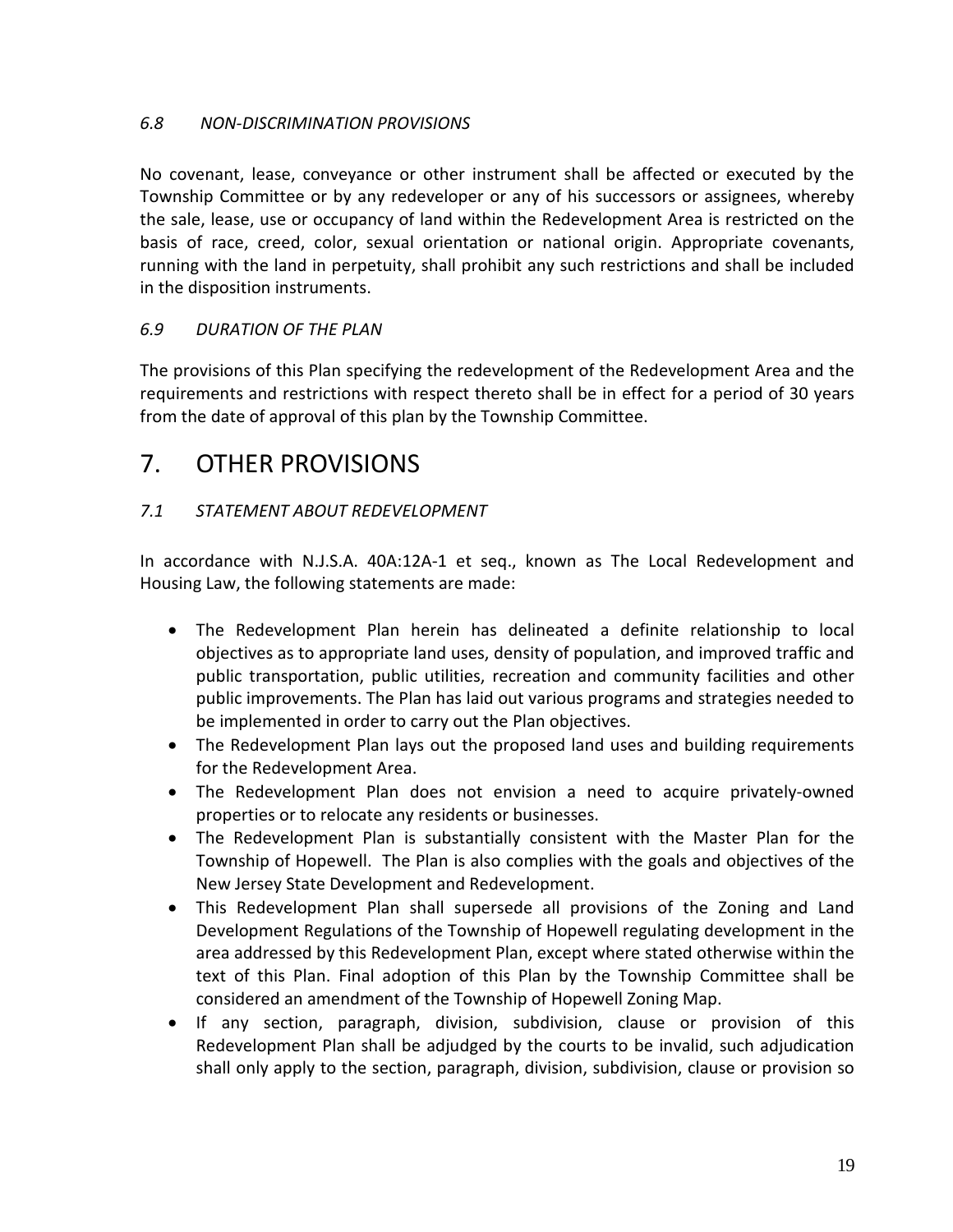judged, and the remainder of this Redevelopment Plan shall be deemed valid and effective.

### <span id="page-24-0"></span>*7.2 PROCEDURE FOR AMENDING THE APPROVED PLAN*

This Redevelopment Plan may be amended from time to time upon compliance with the requirements of state law. A non-refundable application fee shall be paid pursuant to site plan fee schedule found in Section 126-35 "Fees" by the party requesting such amendment, unless the request is issued from any agency of Hopewell Township. The Township Committee, at its sole discretion, may require the party requesting the amendments to prepare a study of the impact of such amendments, which study must be prepared by a professional planner licensed in the State of New Jersey.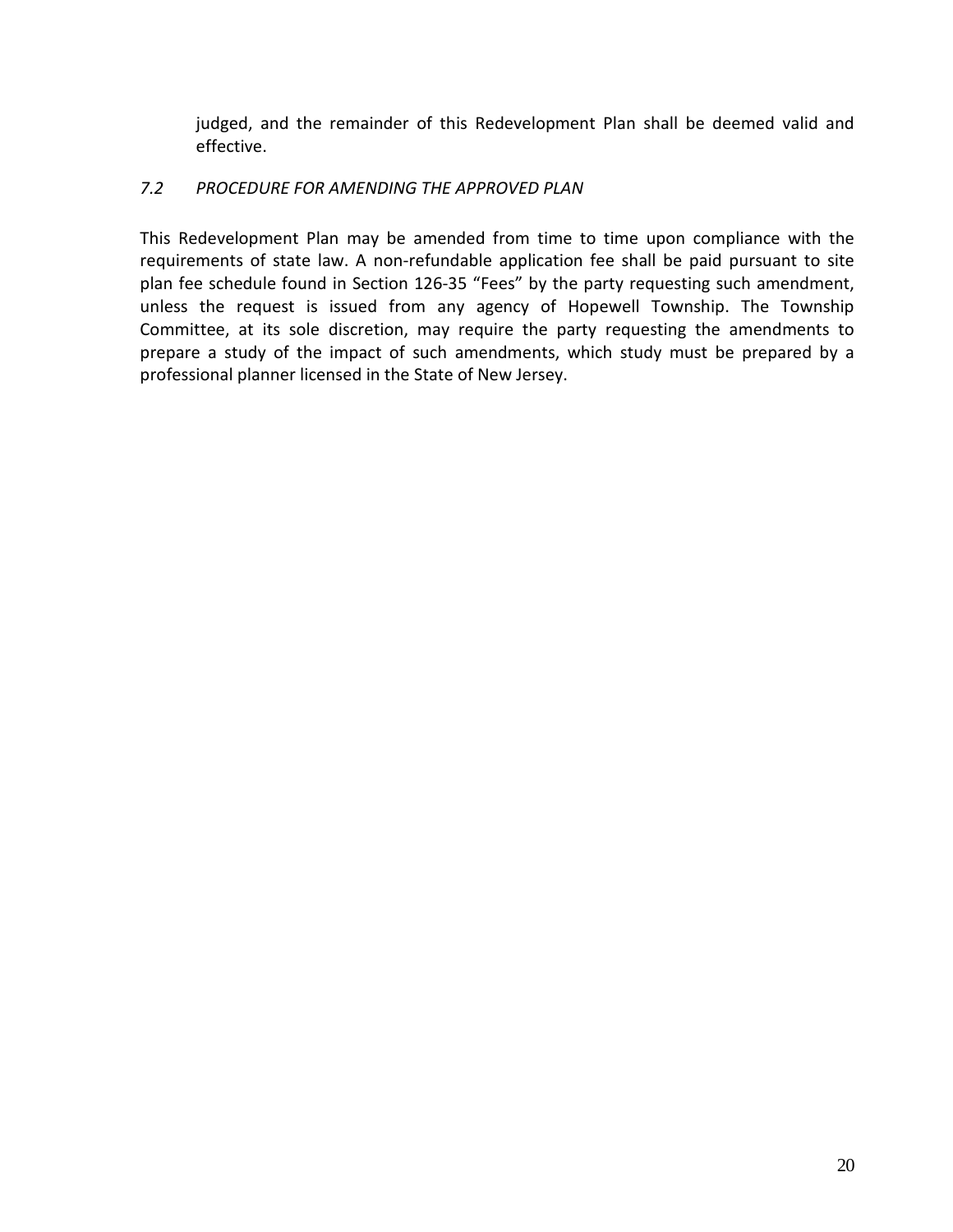### **APPENDIX A**

### **Zoning Amendment Creating the IMF-1 Zone**

<span id="page-25-0"></span>Amend the Land Use and Management Ordinance and Zoning Map to establish a new Inclusionary Multi-Family– 1 (IMF-1) District subject to the following requirements:

### **Inclusionary Multi-Family–1 (IMF-1) District**

This IMF-1 Zone provides for a multi-family residential inclusionary neighborhood that will include up to 300 non-age restricted rental units, including at least 48 (16%) non-age restricted rentals affordable to very low, low and moderate income housing units.

### **Permitted Uses**

- A. Multi-family dwellings consisting of:
	- 1. Garden apartments.
	- 2. Townhouses.
	- 3. Dwelling, plex

4. Stacked flats, in a multi-family dwelling building, which may contain three or four more dwelling units vertically with each unit having its own private entrance.

### B. Accessory Uses

- 1. Structures designed for recreation or community use as a part of the multifamily dwelling development.
- 2. Private garages and carports.
- 3. Residential sSwimming pools with outdoor dining area, outdoor barbeque and party deck.
- 4. Dog runs.
- 5. Tot lots.
- 6. Walking paths
- 6.7. **with b**Barbeque patios.
- 7.8. Off-street parking facilities.
- 8.9. Community clubhouse with fitness room, club room, business center and furnished model.
- 9.10. Management and leasing offices.
- 10.11. Maintenance office/garage building not to exceed one (1) story in height and 1,500 square feet in floor area. The façade design shall match the residential structures.
- 11.12. Solid waste and recycling facilities.
- 12.13. Monument signs located at entrance to be constructed of stone or brick, not to exceed 100 square feet in area and eight (8) feet in height.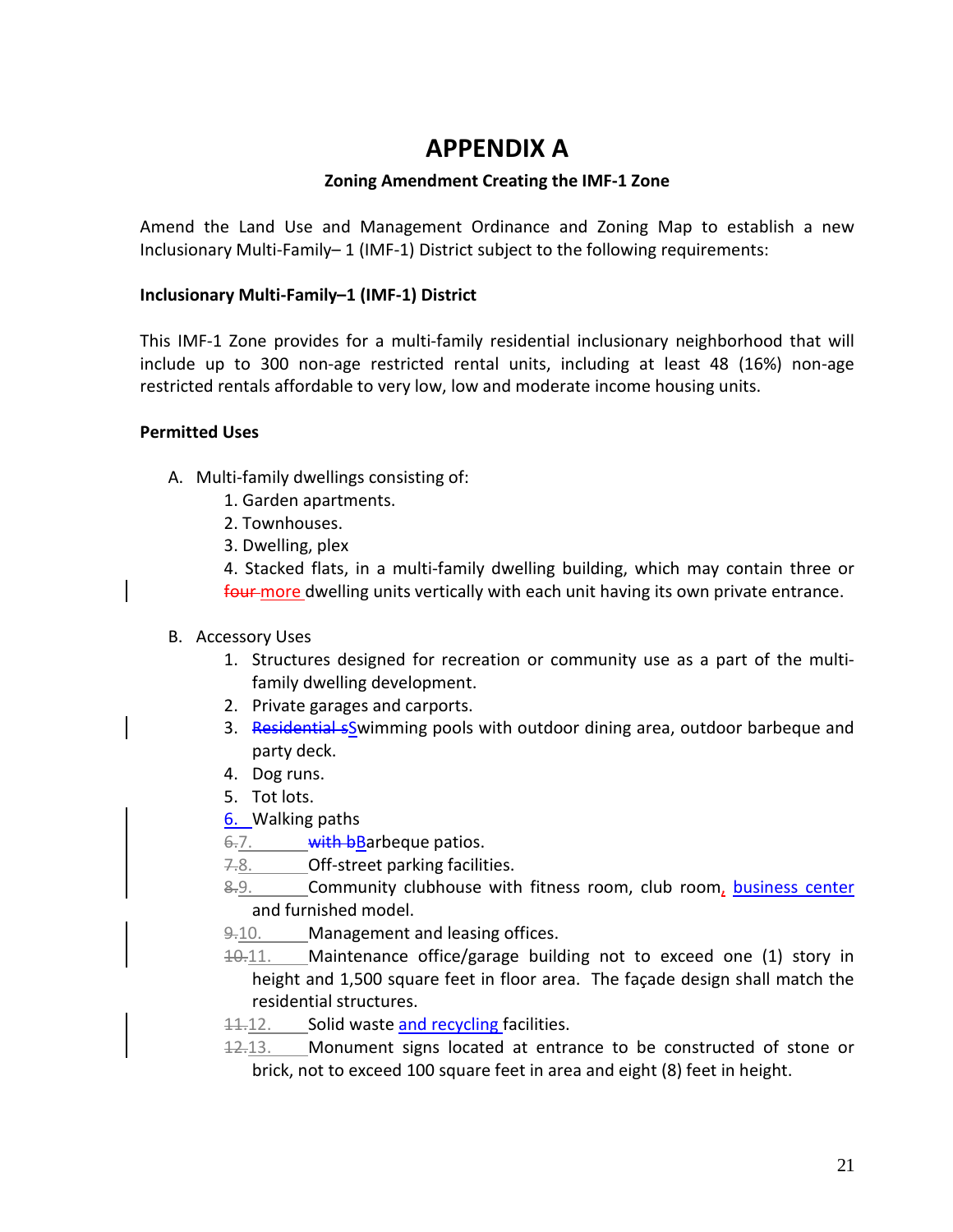13.14. Utility structures and facilities needed to provide the direct service of gas, electricity, telephone, water, sewerage and cable television.

### **C. Bulk and Area Requirements** A. Minimum Lot Area 20 acres B. Minimum Lot Frontage 150 feet C. Minimum Building Set-back 1.4. Front yard 100 feet 2.5. Side/Rear yard 35 feet 3.6. Building to Building 20 feet D. Maximum Impervious Coverage 40% E. Maximum Density The lesser of 300 units or 15 units/acre F. Maximum Height of Building and/or 4 stories and 75 feet, provided that any Rooftop Equipment that four (4) story buildings shall be setback 300 feet. G. Parking 1. Spaces per unit 1.5 2. Set-back from property line 20 feet 3. Distance from building 10 feet H. Minimum landscaped buffer adjacent to existing public streets and property lines 20 feet **I.H.** Minimum set aside of very low, low and moderate income units and the set-Minimum of 16% of Market Rate **Total Units**

### **D. Very Low, Low and Moderate Income Housing Requirements**

Very low, low and moderate-income housing shall be constructed and rented in accordance with the Council on Affordable Housing rules at N.J.A.C. 5:93-1 et seq. and Uniform Housing Affordability Controls (UHAC) at N.J.A.C. 5:80-26.1 et seq. including standards for the split between very low, low and moderate income housing. A minimum of 13% of the affordable units shall be very low income units, affordable to households earning 30% of the median income; and 37% of the affordable units shall be low income units. The balance of units (50 percent) shall be moderate income units.

- 1. Affordable housing units shall be affordable family rentals and shall not be agerestricted.
- 2. The affordable housing units shall be located in **one or more buildings, not less** than two buildings.
- 3. The Township designated Affordable Housing Administrator shall be responsible to affirmatively market, administer and certify the occupant of each affordable unit, with all administrative costs to be paid by the Developer.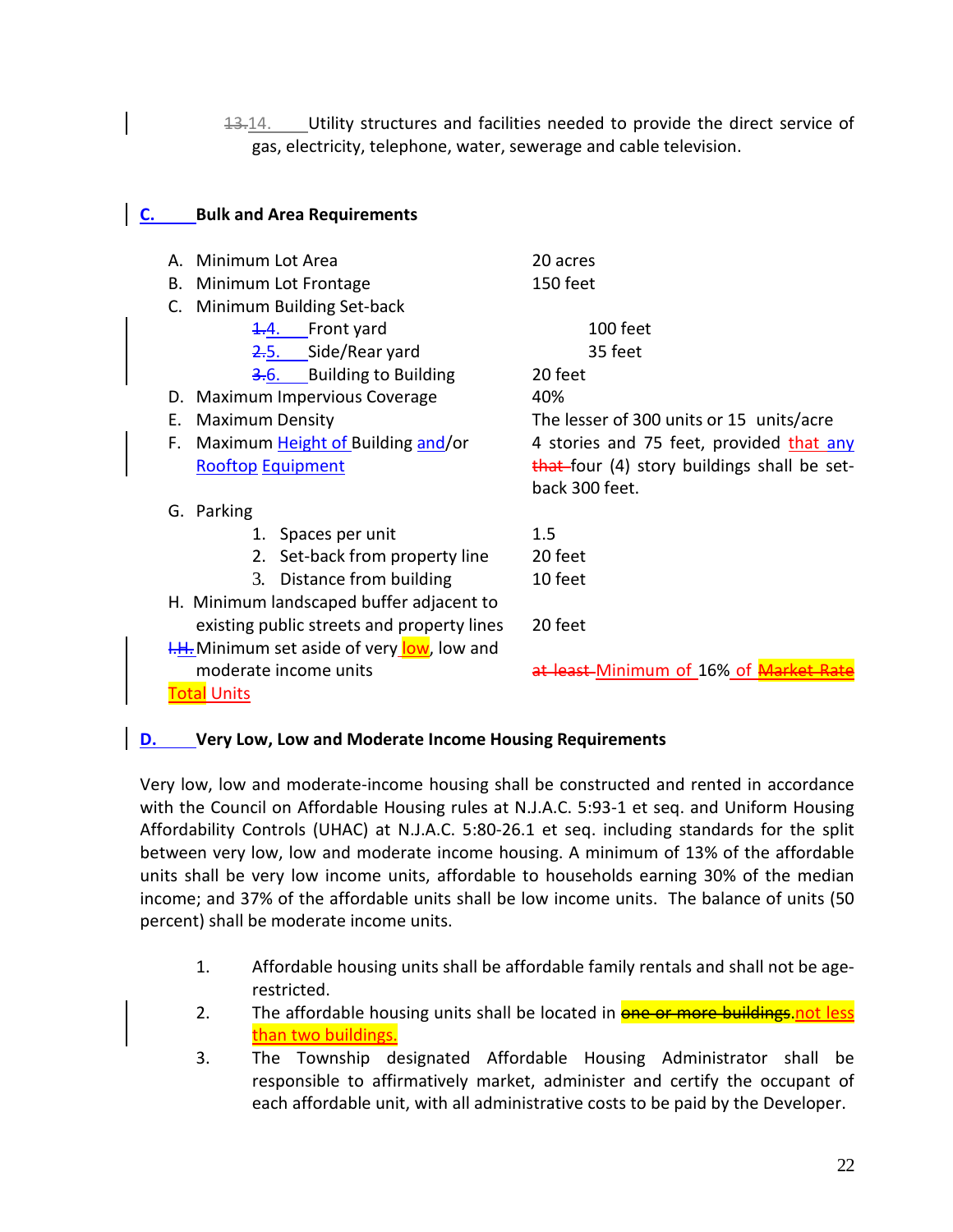### **E. Other Requirements**

### 1. Site Design

Any application for development or redevelopment shall include at least the following elements:

- A. An overall development plan for the Redevelopment Area identifying land use types, building heights, floor areas of each building and the number of residential units.
- B. Architectural elevations, renderings and floor plans.
- C. A circulation and streetscape plan, indicating the overall design with a boulevard street entry, and locations and types of materials to be used, including pavements, trees and other plantings and any street furniture. Pedestrian and/or bicycle circulation systems shall be designed to extend throughout the development and connect with open space and common areas.
- D. Parking, loading and vehicular access plan. A traffic circulation analysis shall analyze traffic conditions in the project vicinity and identify existing traffic problem areas as well as the cumulative effect of traffic from the redevelopment area on adjacent and affected roadways. Shared parking arrangements are permissible, subject to a showing of parking sufficiency.
- E. Landscape plan.
- F. Open Space Plan
	- 1. A minimum of 30 percent of the tract shall be specifically set aside for conservation, recreation and/or other open space.
	- 2. No more than one-half of the minimum 30 percent of land area may be wetlands, wetlands buffer, 100-year flood plains or lands with a topographic slope of 15 percent or greater.
	- 3. The site landscape design shall include a component to assist the township in meeting Tree City qualifications.
- A.G. Utility plan. All dwelling units within a structure shall be connected to approved and functioning public water and sanitary sewer systems prior to the issuance of certificates of occupancy.
- H. Stormwater management plan Stormwater designs shall be in a form as naturalized as possible and shall promote water quality, minimize maintenance and provide for groundwater recharge.
- I. Lighting plan.
- B.J. Phasing plan
- K. Building Design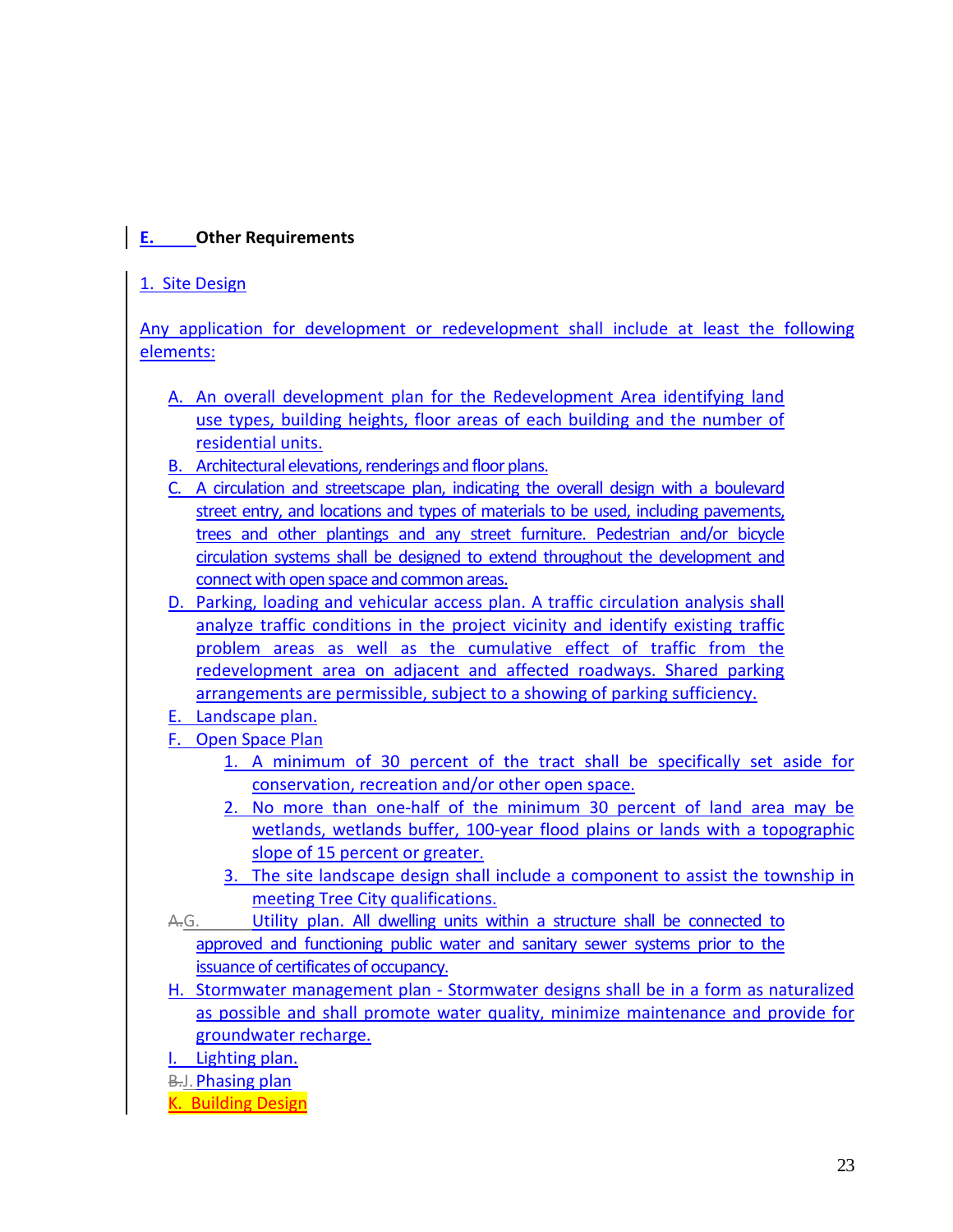- 1. Maximum length of buildings shall not exceed 225 feet. 2. Variations in setback, materials, colors and design including breaks in the building façade shall be encouraged to reduce and separate the building mass. Rooflines shall be pitched. If flat roofs are provided, they shall incorporate design techniques to shield any roof mounted equipment. All HVAC and mechanical equipment shall be adequately screened from view. All multiple family dwelling buildings and all accessory buildings and structures, including signs, shall be designed in a unified architectural style. 6. Building design shall include spare electrical conduit to permit future
	- installation of rooftop mounted solar.

#### Circulation.

- 1. A boulevard street entry shall be provided.
- 2. Pedestrian and/or bicycle circulation systems shall be designed through and connect with open space and common areas.

#### D. Open Space.

- 1. A minimum of 30 percent of the tract shall be specifically set aside for conservation, recreation and/or other open space.
- $2.$  No more than one-half of the minimum 30 percent of land area wetlands, wetlands buffer, 100-year flood plains or lands with a topographic slope of 15 percent or greater.
- The site landscape design shall include a component to assist the township in meeting Tree City qualifications.
- E.K. **Utilities/Services. All dwelling units within a structure shall be connected to** approved and functioning public water and sanitary sewer systems prior issuance of certificates of occupancy.
- F. Stormwater. Stormwater designs shall be in a form as naturalized as possible and shall promote water quality, minimize maintenance and provide for groundwater recharge.

### **F. Variances and Inapplicable Ordinances**

A. The Planning Board is authorized to grant (C) variances from the redevelopment standards and other zoning standards that are not superseded by the redevelopment plan. The Planning Board is also authorized to grant waivers from design standards.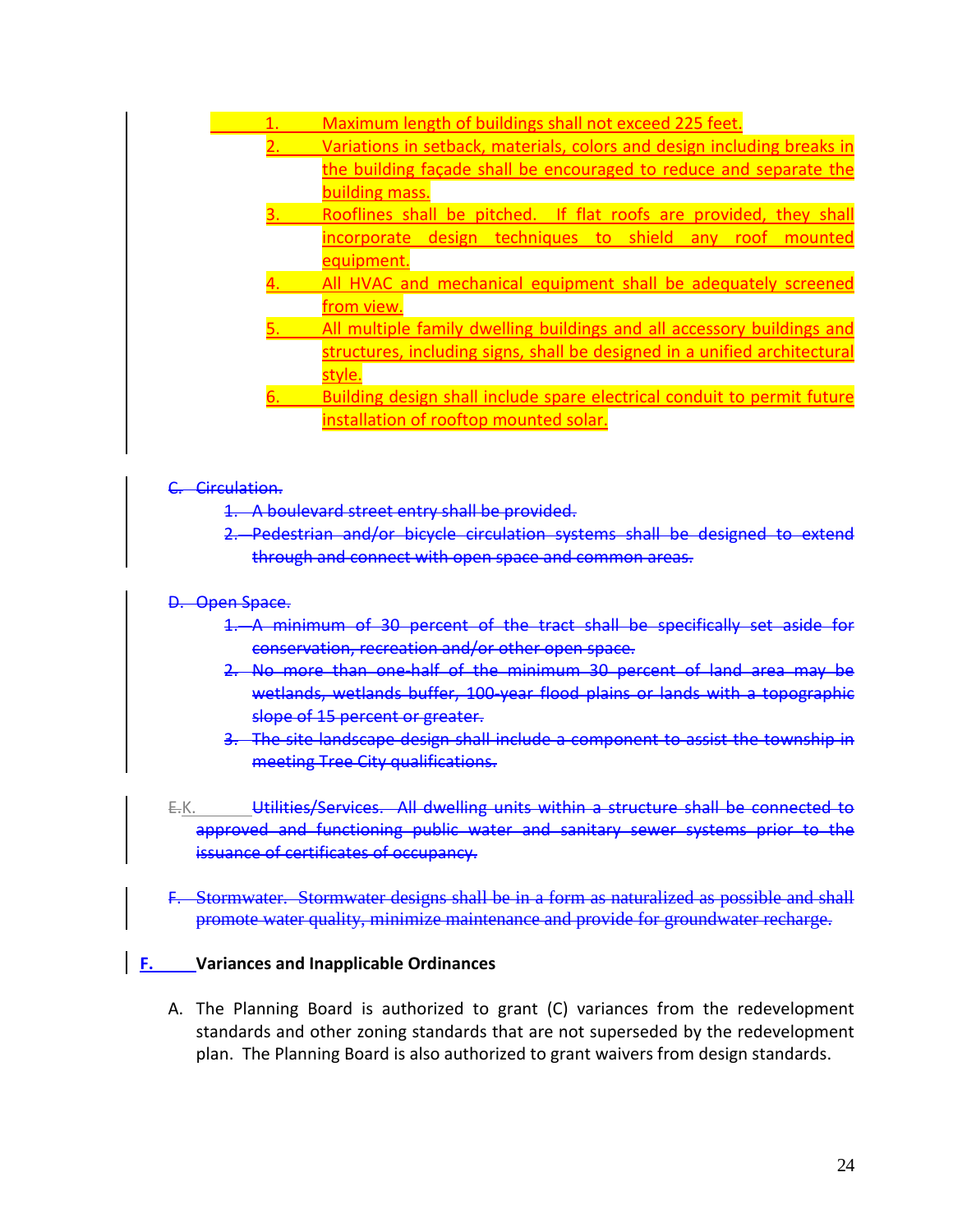G.L. In order to achieve the number of affordable units and related market rate units provided for in the settlement agreement, the site design may require deviation from strict application of certain municipal design standards. In all cases, NJDEP Flood Hazard Area rules, wetland rules including wetland buffers shall be complied with. Should deviations from stream corridor standards be necessary, stream corridor averaging shall be used to minimize the total area of stream corridor that is lost because of the deviation.

> The developer of the redevelopment area from other cost generative features of Township land use ordinances and such requests shall be measured against the standards found in NJSA 40:55D-70 c, with sufficient proofs to address the positive and negative variance criteria. The developer of a redevelopment project proposing the construction of affordable housing shall be entitled to request relief from asserted cost generative features in the Township's land use ordinances as authorized by N.J.A.C. 5:93-10.1, *et seq*."

B.

### **G. Municipal Cooperation with Utilities**

A. The Township shall confirm in writing its support of submission and applications for all utilities (specifically water and sewer) and all necessary government agency or private utility approvals related to all aspects of the development within five (5) business days of a written request for such support from the developer. Specifically, the Township shall assist the developer in discussions with ELSA, Mercer County, NJDOT, NJDEP, the DRCC and any other public or private entity with which the developer must deal in order to develop the subject property, including any effort the developer may make to decrease the fees charged by ELSA. The Township shall make available redevelopment tools for the subject property as fully as permitted by law.

### **H. Redeveloper's Agreement**

The Redeveloper shall enter into an agreement with the municipality pursuant to the provisions of N.J.S.A. 40:55D-39 within 90 days of a memorialized Board resolution of final site plan approval setting forth variations from ordinary standards for preliminary and final approval to provide increased flexibility and promote mutual agreement between the applicant and the municipality at the time of conceptual master site plan approval. The substance of the Redeveloper's Agreement shall be consistent with the laws of the State of New Jersey, the Hopewell Land Use Code and the conditions and standards applicable to development in the zone. The Redeveloper's Agreement shall be in a form satisfactory to the Township Attorney, and may include, but is not limited to, provisions relating to the following: